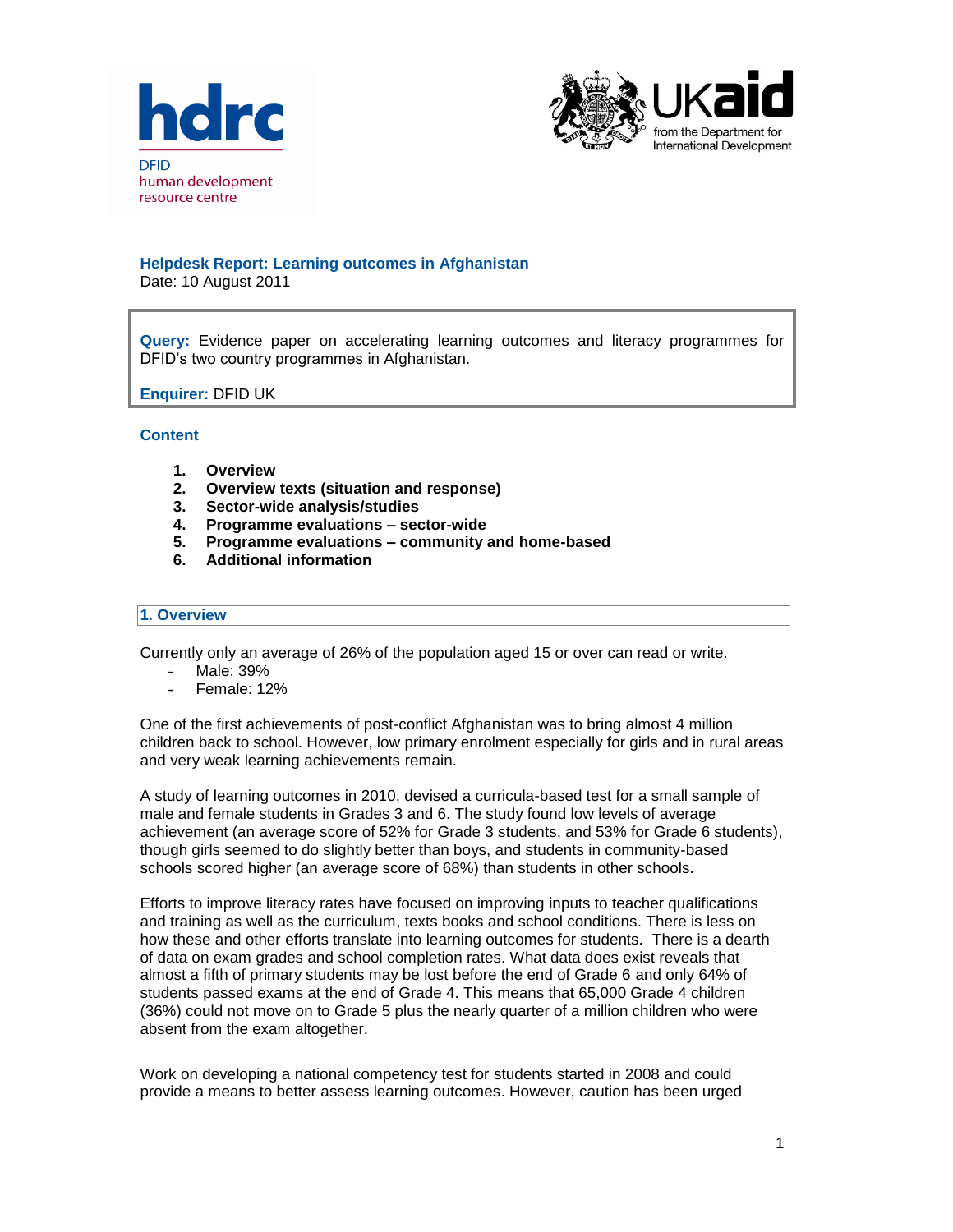regarding using tests as a sole measure of success due to the fact that teachers discriminate when issuing grades and that they can force reliance on rote learning.

Literacy programmes that have demonstrated successful outcomes and that have been either evaluated or recognised as working include:

- Community-based schools, by offering education at a reasonable distance to a child's home, have a dramatic effect on children's academic participation and performance and have tremendous potential for reducing existing gender disparities in rural areas.
- Efforts to promote active-learning pedagogy by INGOs in community- and homebased schools show some success. For example, the frequency of student behaviours such as narrating experiences or observations in a discussion, working in pairs, working in groups and solving problems were observed more amongst the CBE school children.
- International Rescue Committee (IRC) programme to support home-based schools  $\bullet$ has lead to better exam results and to less students dropping out than in the public school system.
- The COPE programme, developed by CARE Afghanistan, aims to reach underserved regions and populations with quality, community-managed education opportunities has also lead to better exam results and to less drop-outs than in the public school system.
- The Home-Based Girls' Schools (HBGS) project run by Save the Children USA in Balochistan have lead to a dramatic increase in education for girls.
- Save the Children US and Christian Children's Fund (CCF) provide education with a psychosocial focus which has enabled children affected by conflict to access educational opportunities as well as improve their confidence and maintain normalising routines.
- The Roqia Center for Women's Rights' adult literacy programme places men and women, as well as various ethnicities, together in the same classroom as couples. They learnt to support each other's learning and felt their newfound literacy skills had changed their daily lives, their view of themselves and their relationships with spouse, family and community, even nation.

A number of other studies are included in this review. However they were either unable to prove that the interventions lead to better learning outcomes or did not assess outcomes. Generally the studies assessed inputs (for example, teacher training, curricula, text books) aimed at improving the quality of education.

There is recognition by some of the authors that the affect on learning outcomes needs to be assessed and some programmes that do not currently include a focus on learning outcomes indicate (or recommend) plans to do so.

### **2. Overview texts**

### **Defining the gaps: The case of Afghanistan (from education reforms to sustainable development)**

Wardak and Hirth, Islamic Republic of Afghanistan: Ministry of Education, 2009 [http://reliefweb.int/sites/reliefweb.int/files/resources/7A16B01A302421D64925758E00036099](http://reliefweb.int/sites/reliefweb.int/files/resources/7A16B01A302421D64925758E00036099-Full_Report.pdf) [-Full\\_Report.pdf](http://reliefweb.int/sites/reliefweb.int/files/resources/7A16B01A302421D64925758E00036099-Full_Report.pdf)

Some achievements (and challenges) of the Afghan education system:

 $\bullet$ Between 2001 and 2008, primary school enrolment rose from 0.9 million to over 6 million and the proportion of girls from virtually 0 to 35%. Yet half the population of school children is still thought to be out of school.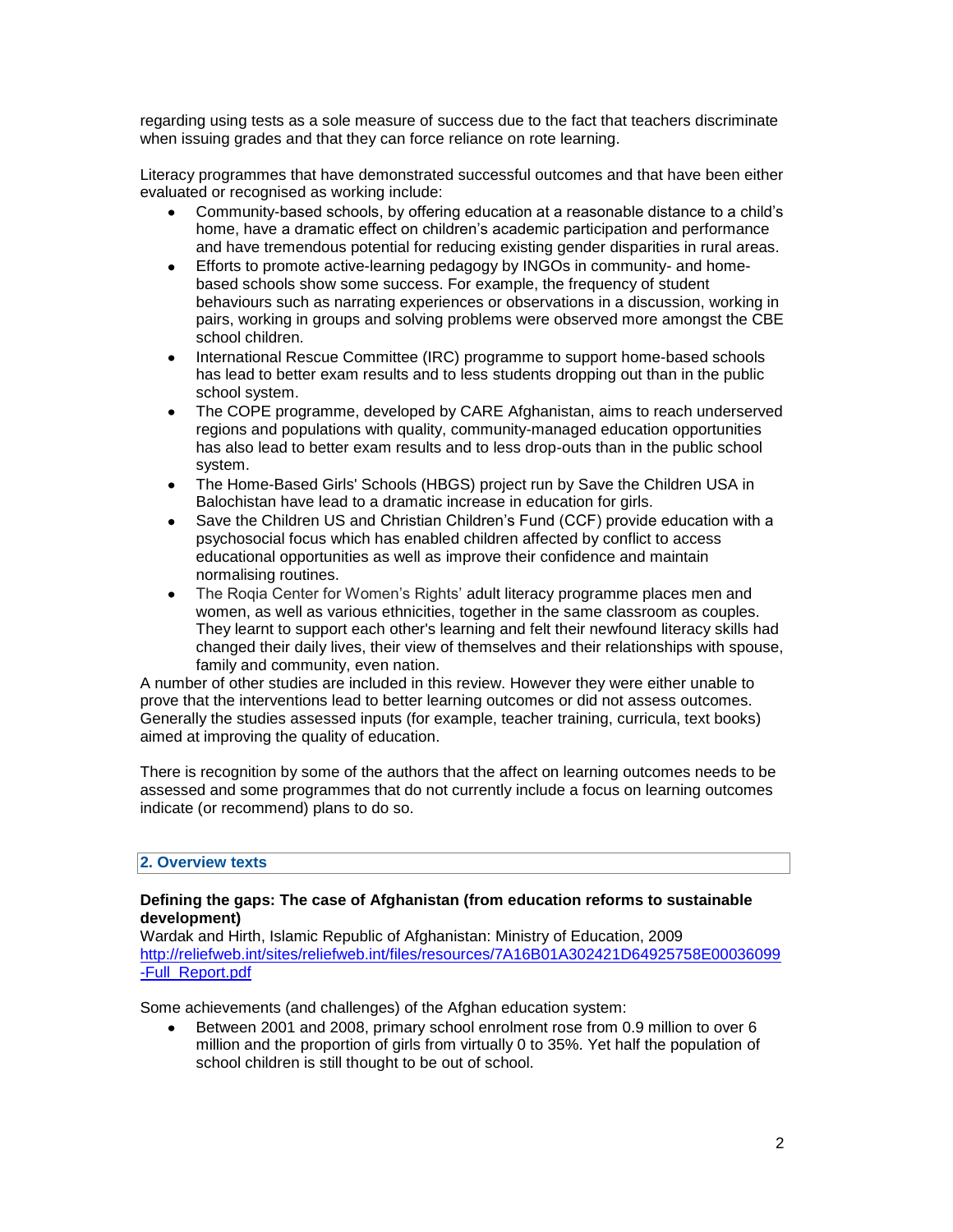- The number of teachers has risen seven-fold but their qualifications are low and only 28% are women. In a 2005 survey in Afghanistan 200 teachers were asked to sit the same exam as their students; only ten passed.
- $\bullet$ 22% of teachers meet the minimum qualifications of having passed Grade 14, the last grade of secondary school.
- Since 2003 about 4000 school buildings have been rehabilitated or newly constructed. But thousands of communities have no access to schools due to distance or security. The Taliban burnt down or closed 6% of schools between October 2005 and March 2007.

The government has committed to the following (by 2010):

- Net enrolment rate for boys and girls in primary grades will be at least 75% and 60%,  $\bullet$ respectively.
- **•** Female teachers will be increased by 50%.
- A new curriculum will be operational in secondary schools.
- 70% of teachers will pass a national competency test.
- A national annual testing system for students will be in place.

After the floods of 2002, thousands of teachers were recruited, most of whom, were not qualified. To ensure that students had textbooks, hasty steps were taken that affected the quality of teaching and learning in all schools. The majority of the over 11,000 schools around the country still have insufficient textbooks.

Several reform efforts are underway to enhance quality of existing teachers and produce larger numbers of qualified teachers. Presently, a National Program on In-Service Teacher Training (NPITT) is underway to provide series of training and follow-on supports to teachers and school administrators; and establish professional development networks.

To increase production of more qualified teachers and expedite the improved training of existing teachers who have an education of Grade 12, the number of Teacher Training Colleges (TTCs) was increased from 9 in 2002 to 37 in 2008. As a result of this expansion, the number of student-teachers reached 32,800 in 2008 (41% female) which is four times more than 2006; and the annual graduation from In-service and Pre-Service programme from 80 (in 2001), jumped to 4,939 (in 2007) and 8,500 (58% women) in 2008.

Two schemes to provide incentives to girls who enrol in and complete their education at TTC and to faculty who teach at TTCs in more disadvantaged provinces, are being carried out in 25 and 18 provinces, respectively.

Following the Teachers Standards and new Pre-Service Teacher Education Framework, and supported by the German Technical Cooperation (GTZ), detailed syllabi and brand new textbooks and supplementary resource materials have been developed for the two-year TTC programme. Also, a special curriculum for female graduates of Grade 9 was developed to train them as teachers of the lower primary.

Since the spring of 2003, a new school curriculum has been developed for primary grades. A new curriculum for secondary is under development. Since 2004, around 61 million school textbooks have been printed.

**Country profile prepared for the Education for All Global Monitoring Report 2008 Education for All by 2015: Will we make it? Afghanistan Non-formal education**  Lisa Deyo, UNESCO, 2007 <http://unesdoc.unesco.org/images/0015/001555/155521e.pdf>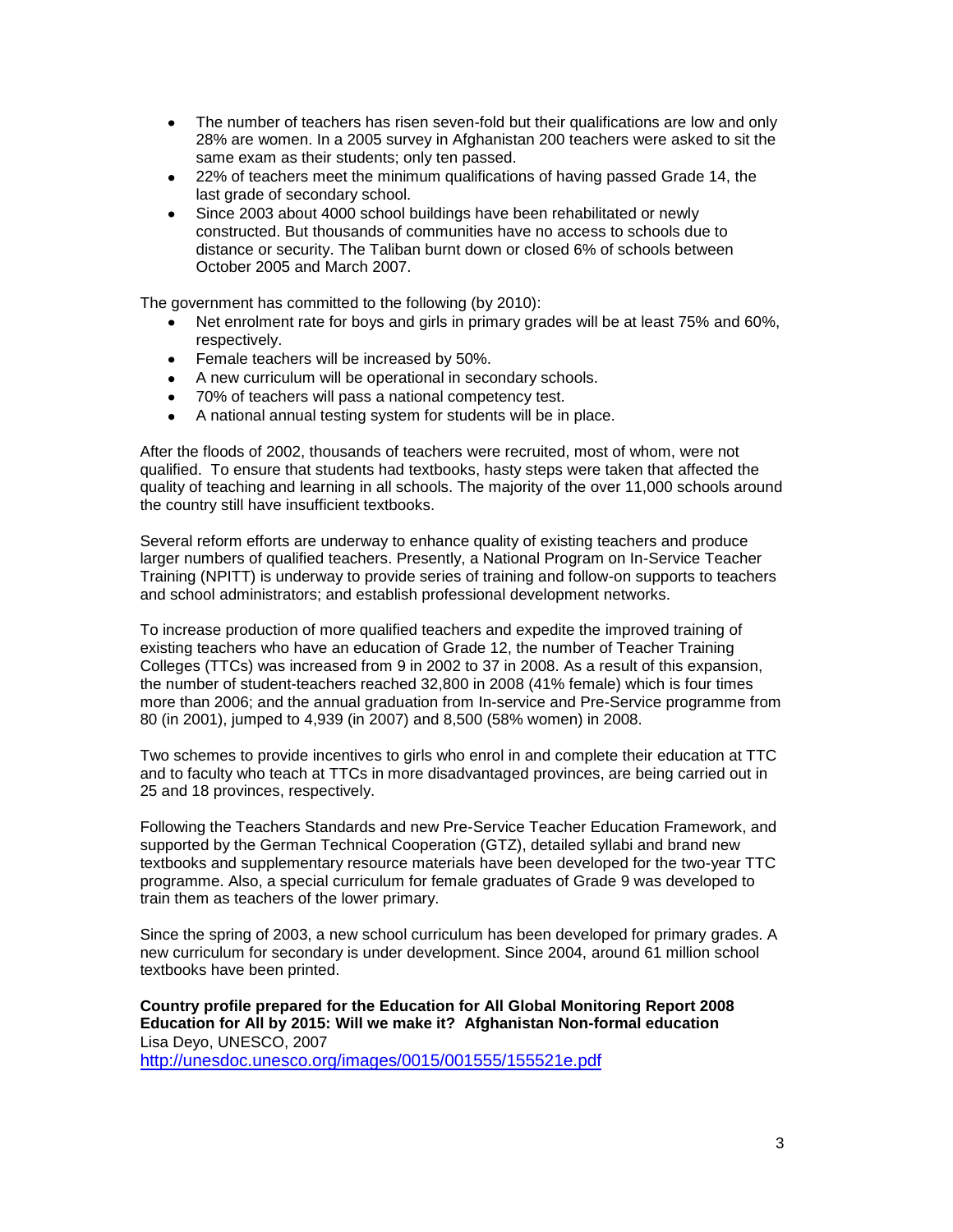This resource gives an extensive overview of non-formal education programmes in Afghanistan, including those focusing on literacy. Some examples are listed here: Government:

- The Ministry of Education supports two programmes that offer both literacy and livelihoods education. The National Federation of UNESCO Clubs and Associations, with support from JICA, initiated a three-year "community-based NFE project on the development and management of Community Learning Centers (CLCs)". These facilities are used for literacy and vocational education, training programmes, and materials development activities. To date, six community learning centres have been built in the Kabul area.
- The second programme is a follow up and expansion of the Literacy and Community  $\bullet$ Empowerment Programme (LCEP), a USAID-supported programme developed and implemented by the Education Development Center and UN-HABITAT. This programme integrates literacy, governance, and economic empowerment. LCEP developed participants' literacy and numeracy skills to support their engagement in the work of the Community Development Councils and overall community planning and development. The Literacy and Community Empowerment Program trained over 9,600 men and women across 190 communities in five provinces.
- Literacy and Community Empowerment Programme 2 is a USD \$40 million dollar programme to build the capacity of the Ministry of Education and expand literacy education programming that integrates literacy, numeracy, and governance along with training in business skills development and productive skills and the promotion of self help groups and community banks. The LCEP 2 is a five year programme, which began in 2007. The programme will serve 300,000 adults in 3,000 rural and urban communities over the five-year period.

### NGO:

- ActionAid (2007) has provided education to child ex-combatants for their transition to the formal school system in Grade 4. The organisation reports that 900 children participated in life skills training and passed the tests required for entry to the formal schools in the fourth grade.
- $\bullet$ Aga Khan has developed a literacy programme integrating use of the Ministry of Education adult literacy texts, REFLECT methods, and learner generated materials for mothers' groups. This programme is currently offered in Bamyan and Badakhshan.
- BRAC offers Basic Education for Older Children (BEOC) classes for youth from the ages of 11 to 15. The two-year BEOC classes cover the first three grades of the MOE curriculum. After completion of the programme, students are expected to enroll in Grade 4.
- Catholic Relief Services offers Accelerated Learning (AL) classes at the primary school level for youth and women who did not have the chance to attend the formal school system. Over 2,000 children and women have participated in this programme since 2003, and 22 village libraries have been established. Early childhood development classes have been established in some areas to promote the participation of women with young children in the AL programme.
- A consortium of NGOs set up the Learning for Life (LfL) adult literacy and learning initiative designed to create a pool of women and older girls in rural areas of 12 provinces qualified for Community Health Worker (CHW) and Community Midwifery training. The first tier of classes designed was a nine-month Foundations Programme - multi-grade classes covering reading, writing and numeracy skills at Grades 1 to 6, religion/social studies, and health-related topics. There was a slightly greater focus on the literacy and numeracy aspects of this programme. Altogether 8,000 women participated in 360 Foundation programmes. Foundations facilitators were paid around \$50 monthly.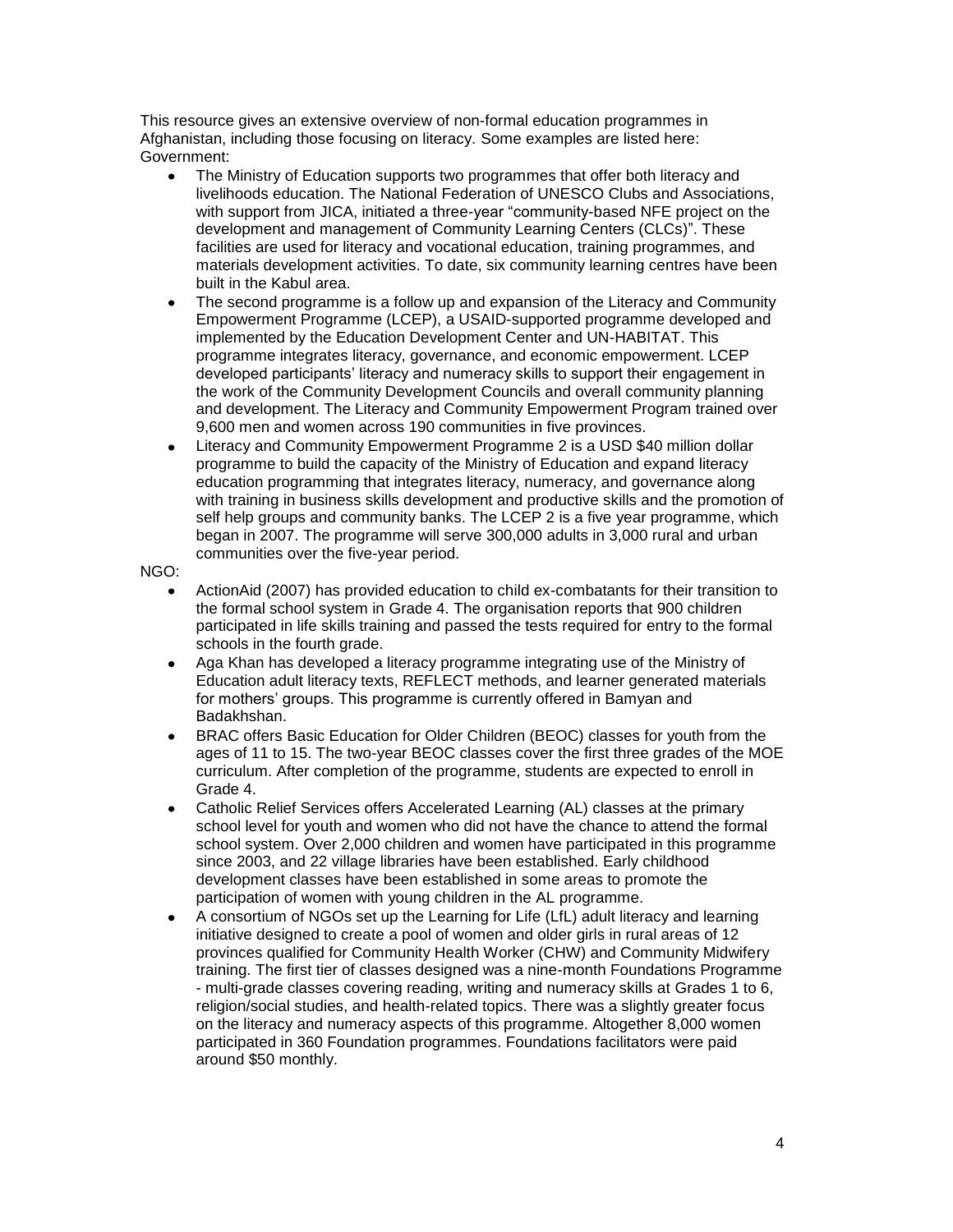### **Afghanistan Teacher Education Project (TEP) Situational Analysis: Teacher Education and Professional Development in Afghanistan**

Spink, J., N.M. Karyar, and Z. Atmar, Kabul, Afghanistan: Afghanistan Research and Evaluation Unit (AREU), 2004

<http://www.areu.org.af/Uploads/EditionPdfs/431E-Teacher%20Education-Analysis-web.pdf>

The Afghanistan Teacher Education Programme (TEP) s the first concerted effort on behalf of all donors in the teacher training sector to develop a coordinated and integrated response to assist the MoE in achieving its goals for teacher development. TEP is an initiative to support a coordinated response to teacher development in Afghanistan. Collaborating agencies include the Academic Council on Education, the Ministry of Education, the Ministry of Higher Education, UNICEF, USAID, World Bank, DANIDA, JICA and CAII. The programme aims to: produce a long-term plan for teacher education in Afghanistan; identify and initiate immediate term activities focusing on rapid, country-wide in-service teacher training programmes, setting up Teacher Resource Centres at a sub-district level; and enabling a coordination among diverse inputs and delivery systems through a commonly agreed upon approach.

To date, two strands of work have been agreed:

- 1) a country-wide in-service training programme covering all teachers presently in schools
- 2) an overall Teacher Education Programme (TEP) focusing on long-term teacher development.

This situational analysis is a part of the second activity of TEP. It aims to provide a short overview of teachers and teacher development programmes in Afghanistan to date (see agencies involved in this area of work below), which can then be incorporated into longerterm development objectives of teacher training.

Government Support to Teacher Education:

- Teacher Training Colleges
- In-service regional centres
- Institutes of Higher Education/Universities

International Organisations Support to Teacher Training include:

- UNICEF/Columbia University Teachers College
- **TEP Rapid Teacher Training Programme**
- World Bank
- ADB Rural Education Project
- Creative Associates APEP Accelerated Learning Programme
- Swedish Committee of Afghanistan
- CARE COPE Project
- AKDN Rural Education Support Programme
- IRC Teacher Training Programme
- BRAC Community Based Schools

### **Development of Education**

National report of the Islamic Republic of Afghanistan: Ministry of Education, 2008 [http://www.ibe.unesco.org/National\\_Reports/ICE\\_2008/afghanistan\\_NR08.pdf](http://www.ibe.unesco.org/National_Reports/ICE_2008/afghanistan_NR08.pdf)

This report provides an overview of the education sector in Afghanistan and government plans for the sector. There is also a section on learning outcomes which gives an idea of how the government defines the term (concerning the efforts to improve learning achievements and reduce inequalities.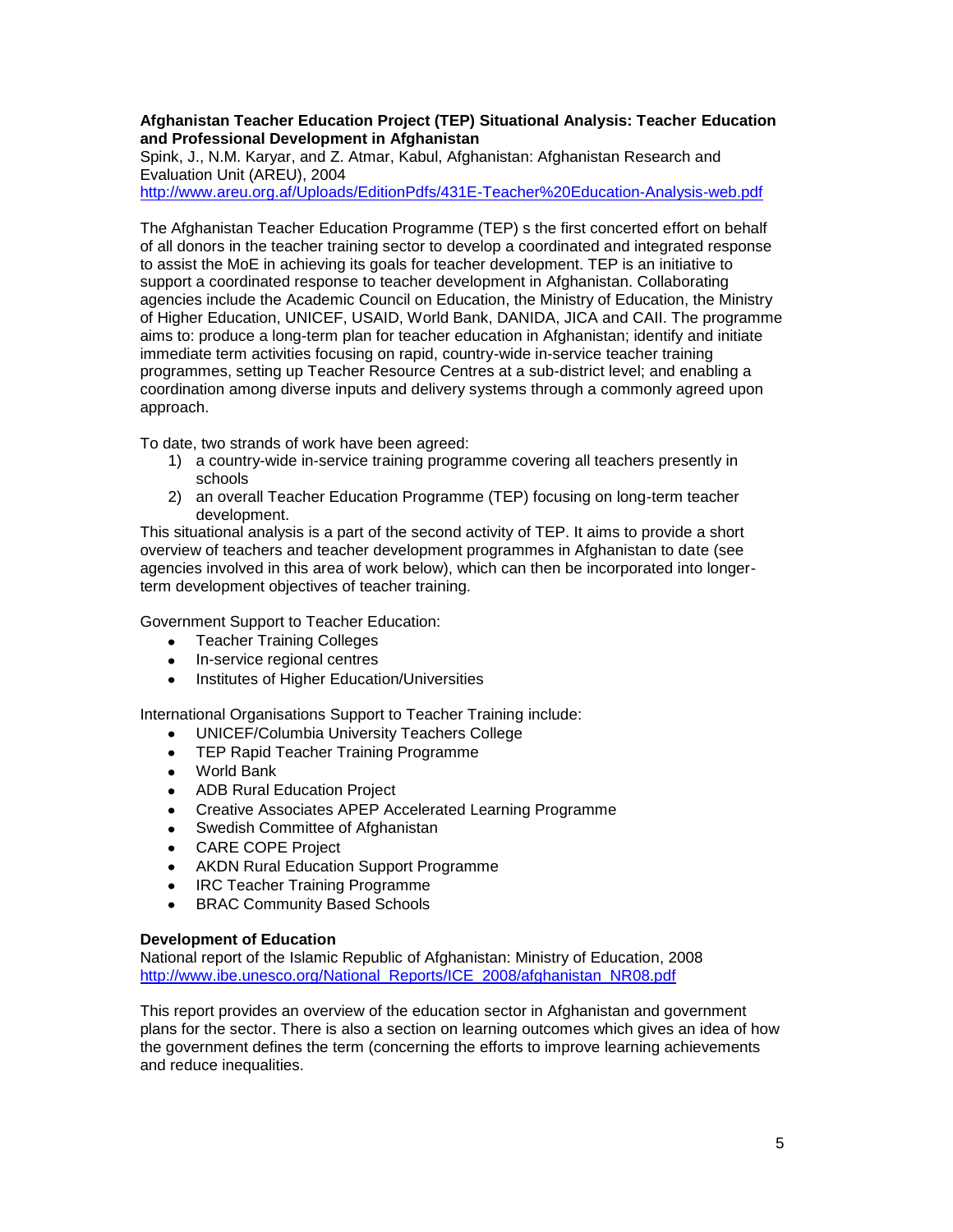Through a national consultative process in 2007 with participation from international and national experts, a new curriculum was developed and relevant syllabi for Grades 1 through 12. Examples of development of innovative teaching and learning practices include:

- Based on the new curriculum, 109 primary books were developed in 2007, printed and are currently under distribution.
- Books for lower and upper secondary education and for third languages (local languages) were also developed, printed and distributed. Teacher guides have also been developed.
- With the aim of enhancing the academic capacity to develop good quality books, a process to attract the best modern and professional and religious experts was launched in 2007. To date, 113 Afghan experts have been hired by the Ministry of Education.
- Teachers in all provinces are receiving orientation on how to use the new textbooks.  $\bullet$

# **UNESCO Country Programming Document (UCPD) Afghanistan: UNESCO Kabul 2010 – 2011**

<http://unesdoc.unesco.org/images/0018/001875/187584e.pdf>

An overview of UNESCO's work on education and literacy and future, For example:

- The LAND project (Literacy and Non-Formal Education Development in Afghanistan, 2003-2005), which aimed at developing technical and structural foundations for promoting literacy and non-formal education
- The Literacy Initiative for Empowerment (LIFE) adopted as the national literacy framework for all the stakeholders, concerned ministries, local governments, UN, bilaterals, NGOs and civil society to collectively work for more coordinated, harmonised and effective implementation of literacy work.
- Under the LIFE framework the Programme for Enhancement of Literacy in Afghanistan (ELA) is one of the largest literacy interventions to promote literacy in the country.
- Under the coordination of UNESCO, the UN country team, responding to the challenge of very high levels of female illiteracy, has developed an integrated programme platform called LEARN (Literacy & Education in Afghanistan, Right Now!) to complement the ongoing activities led by the Ministry of Education and other key players involved in the sector.
- UNESCO Kabul has started a process of piloting Literacy Assessment surveys in  $\bullet$ Afghanistan. The objectives of this study are to obtain high-quality and accurate literacy data in Afghanistan and to promote its effective use in formulating national policy, designing appropriate programme interventions to improve literacy levels and to monitor the progress.
- In addition, UNESCO is supporting the Ministry of Education to develop a Non- $\bullet$ Formal Education Management Information System (NFEMIS).

# **3. Sector-wide analysis/studies**

**Do Children Learn in Afghan Schools? Assessment of Math and Language Achievements of Students at the End of Grades 3 and 6 in SCA Supported Schools**  Amid Mohammad Mansory, Swedish Committee for Afghanistan (SCA), February 2010 [http://reliefweb.int/sites/reliefweb.int/files/reliefweb\\_pdf/node-359290.pdf](http://reliefweb.int/sites/reliefweb.int/files/reliefweb_pdf/node-359290.pdf)

A study of learning outcomes in 2010, devised a curricula-based test for a small sample of male and female students in Grades 3 and 6. The study found low levels of average achievement (an average score of 52% for Grade 3 students, and 53% for Grade 6 students), though girls seemed to do slightly better than boys, and students in community-based schools scored higher (an average score of 68%) than students in other schools.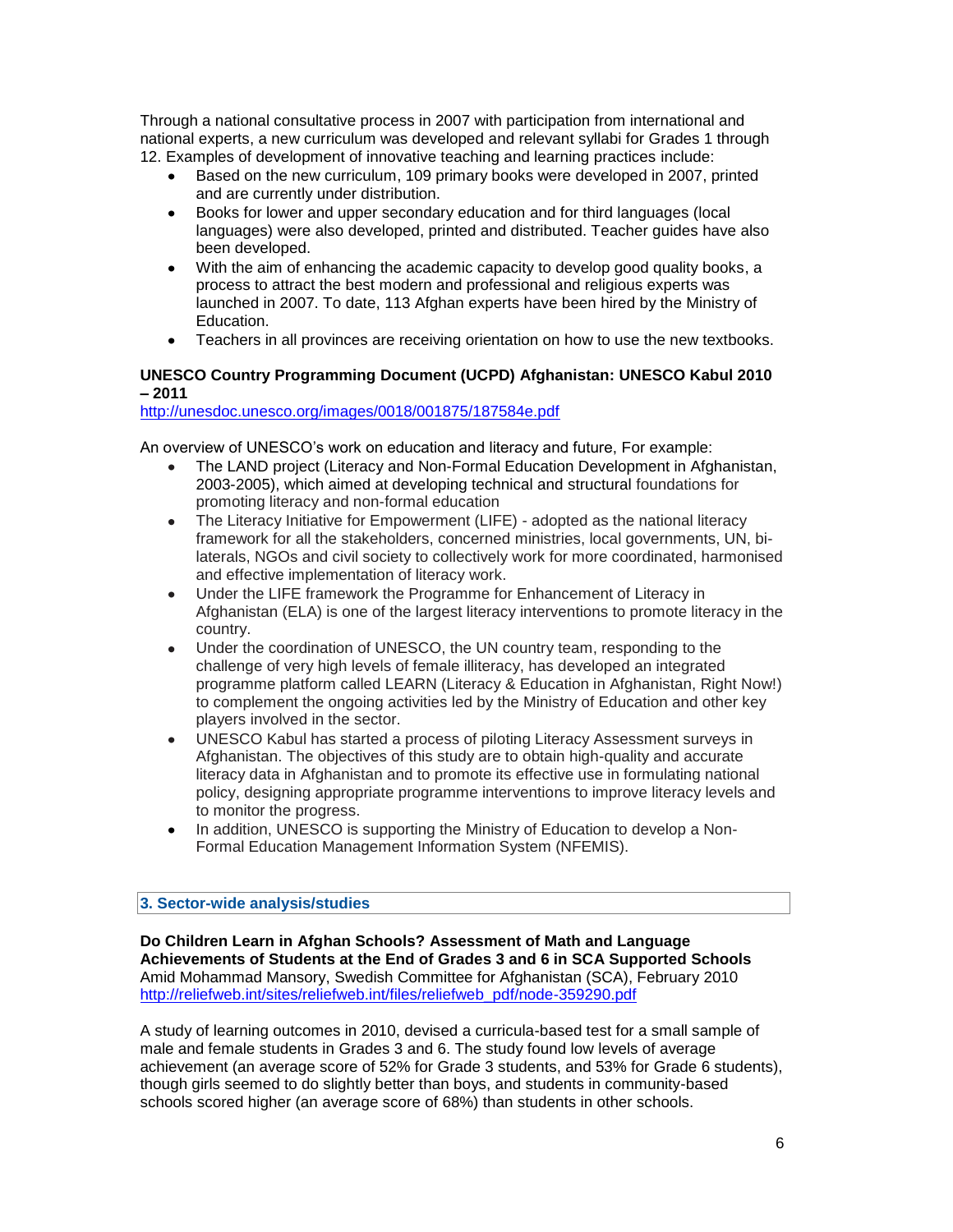### **Education Sector Analysis – Afghanistan**

Packer et al, Adam Smith International, 2010 <http://www.ncg.no/index.asp?id=34891>

The quality of the teaching and learning process is critical but this too is often not well understood or assessed systematically in many school systems. In Afghanistan, a recent study on the state of teaching quality in 300 schools will be important in this regard (Referred to in the Teacher Education Department Report 1388 (2009).

Perhaps the most compelling and disturbing indicator of the quality of education in Afghanistan is its levels of literacy. There are no accurate data on this issue, and literacy is notoriously difficult to assess, but one estimate puts youth literacy (15-24 years of age) at around 34% (18% for women) and adult literacy at 28% (13% for women). Given that the education of mothers is an important factor in children attending school, these low literacy levels are themselves a barrier to schooling.

In the absence of other learning outcome related indicators, school completion data for the primary or basic cycles of education provide intermediate insights into the quality of general education, as do transition rates from one level of education to the next. But this data is not readily available over time. However, what data exists gives some insights into the inability of the system to retain students at all levels of the general education system for 1387. It is almost certain that these data underestimate drop out and poor retention, given that they include children absent from school, many of whom do not return.

For the first four years of primary school, numbers remain reasonably steady. Thereafter, almost a fifth of primary students may be lost before the end of Grade 6. The chances of acquiring and retaining literacy and numeracy are very limited without four to five years of good primary education, so many children will fail to reach even minimum standards.

Examination results serve as another imperfect marker of the quality of education, the most notable statistic being that many students who are nominally registered or enrolled in school do not sit or are not eligible to take school examinations. In 1388 (2009), 22% of general education students fell into this category. Of those who sat examinations from Grades 1-12, over 73% passed and 5.18% failed. The lowest pass rate is at the end of Grade 4, at 64%. This means that 65,000 Grade 4 children (36%) could not move on to Grade 5 plus the nearly quarter of a million children who were absent from the exam altogether.

Even accepting that Afghanistan has a six day school week, there is inadequate classroom learning time in general education schools. This is a weak foundation for learning.

This text also highlights some shortfalls in the quality of some of the more important inputs into general education schools that will impact the quality of education:

- teachers
- school infrastructure
- school security
- school health
- learning materials/equipment  $\bullet$

The roll-out of the new primary curriculum is a considerable achievement. A framework for monitoring its implementation and revision is in place. The new secondary curriculum and the development of its attendant texts and guides are progressing even if the 1389 (2010) target will not be met completely. Work on learning assessment and examination revision has moved more slowly with new targets set in NESP II for 1393 (2014). The establishment of a National Education Standards Authority (NESA), an independent body to be responsible for standards and accreditation, has not yet happened.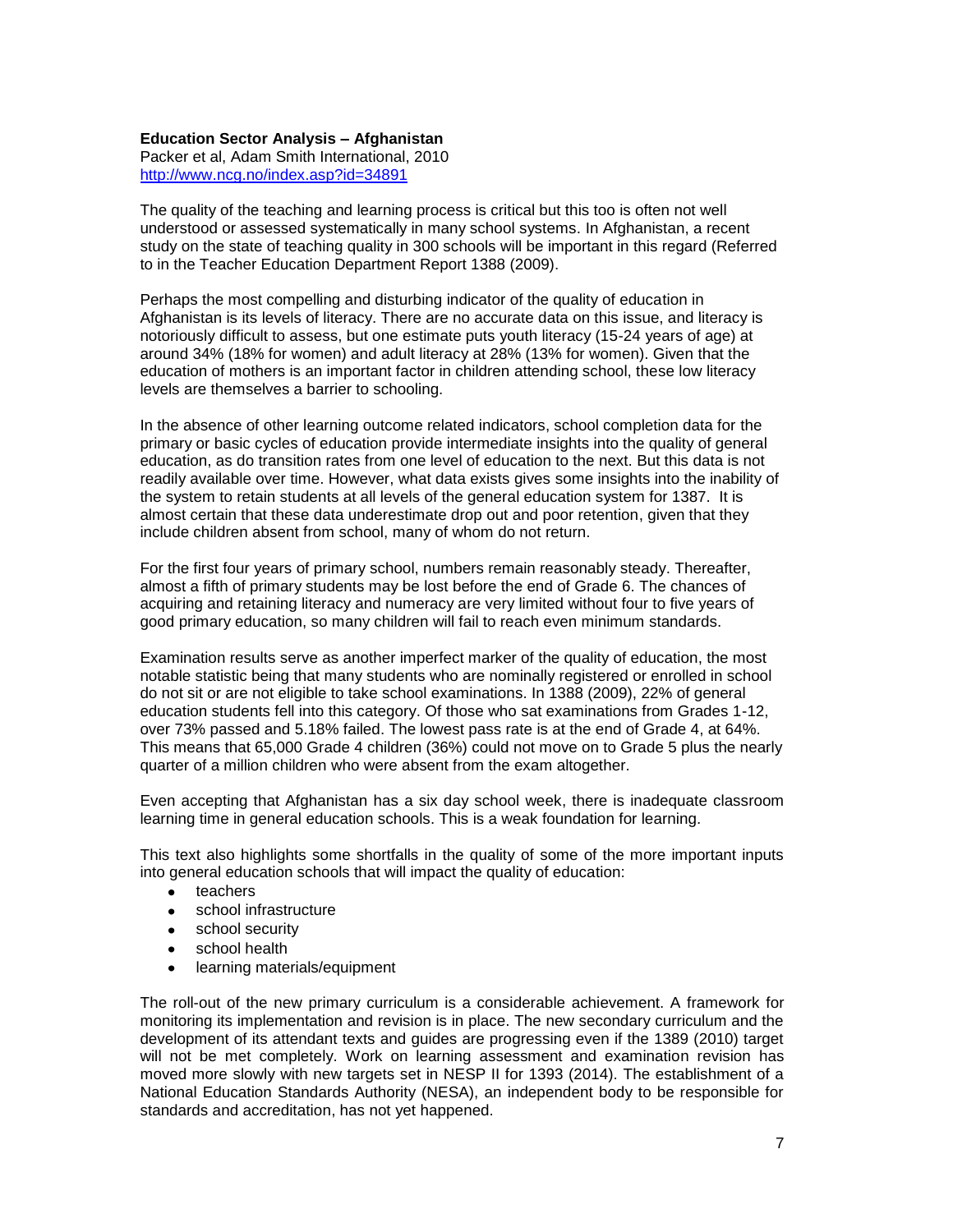There is little or no financing available in MoE‗s own operational and development budgets to meet the scale and the complexity of improving the quality of learning in Afghanistan's schools. This represents a large measure of dependence on external aid for improving quality, a situation that is unlikely to change for the foreseeable future.

Two projects to improve the quality of general education are:

- The Education Quality Improvement Programme started in 1383 (2004), financed by ARTF, the World Bank (IDA) and the Government of Norway. In its first phase, 822 school buildings were rehabilitated or constructed, 30, 000 teachers received training and well over 8,000 School Shuras were established to help to manage and develop their own schools. Now, in its second phase, the focus remains on a multi-pronged approach to improving the quality of education through school grants, teacher and principal training and education and better monitoring and coordination. It moves money down to schools and their communities in support of the delivery of school improvement plans, for school rehabilitation and construction and to mobilise and strengthen school Shuras. The teacher training sub-programme operates at district level through local NGOs and District Emergency Organisations (DEOs). For 9,500 school principals, the focus is on administration and leadership. And part of the programme is designed to support the increased enrolment of women in teacher training.
- The Textbook Printing and Distribution Project is a grant from USAID to Danish  $\bullet$ International Development Assistance (DANIDA) beginning in March 2007 and continuing annually through February 2011. DANIDA acts as the fiduciary agent for the printing of new curriculum textbooks for school Grades 1 - 6. DANIDA also works with MoE to ensure that textbooks are distributed appropriately. The tripartite collaboration between the U.S. Government, DANIDA, and MOE helps to ensure that all Afghan students in primary schools have better access to quality education.

### **4. Programme evaluations – sector-wide**

# **Evaluation of MoE/UNICEF's "Basic Education and Gender Equality [BEGE] Programme" for 2006-2008 Afghanistan**

Anders Wirak and Janne Lexow, Sida, 2008

[http://www.ungei.org/resources/files/1225711354\\_2008\\_11\\_02\\_eval\\_unicef\\_educ\\_afghanista](http://www.ungei.org/resources/files/1225711354_2008_11_02_eval_unicef_educ_afghanistan.pdf) [n.pdf](http://www.ungei.org/resources/files/1225711354_2008_11_02_eval_unicef_educ_afghanistan.pdf)

The Swedish and Norwegian governments have provided substantial support to the Afghanistan's Ministry of Education (MOE) and UNICEF's Basic Education and Gender Equality (BEGE) since 2006. The main purpose of this evaluation is to assess if UNICEF's stated objectives has been accomplished during the evaluated program period (2006-mid 2008).

Fieldwork was carried out in Balkh, Faryab and Sar-e Pol Provinces, in addition to Kabul City from 10-27 August 2008. The team conducted interviews with MOE staff at central, provincial, district and school level, with UNICEF staff, representatives from NGOs, UN organisations and bilateral donors to the education sector. The team visited one teacher training course, literacy classes, remote community based schools and formal schools. Representatives from the community 'shuras', elders, religious leaders and women were interviewed.

The team concludes that UNICEF, through the MOE/BEGE programme, has successfully reached most of the targets set and implemented the programme according to plans, and most of the initially-planned activities are still in the programme.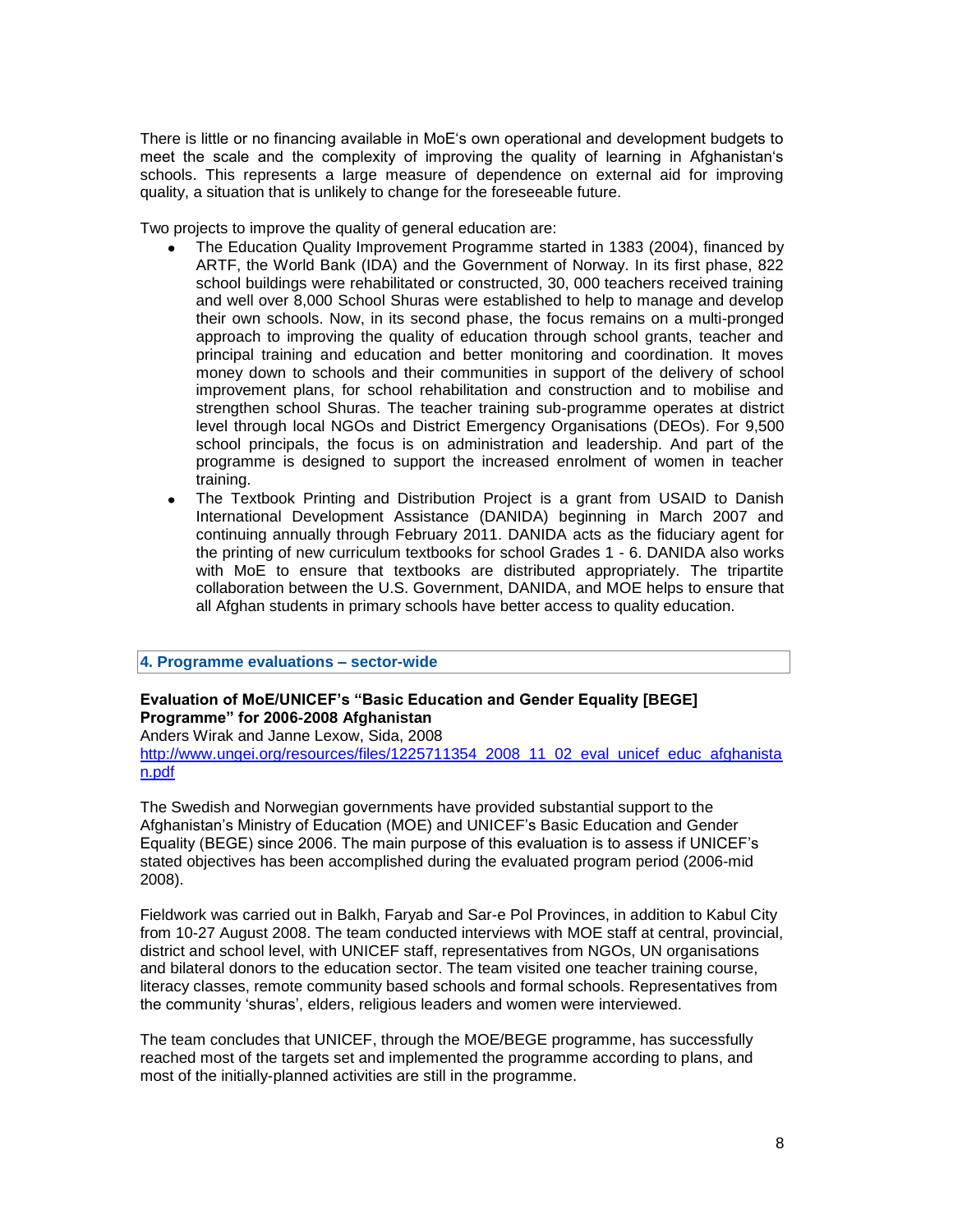#### Some results include:

UNICEF promotes its education activities through the concept ‗child-friendly schools'. There are still more schools without buildings than schools with buildings; sanitation and water facilities are often non-existent; teachers have poor qualifications; and the pedagogical methods are traditionally based on rote learning. UNICEF has, through assisting the MOE/BEGE programme, contributed to creating a foundation for more child-friendly schools through teacher training, provision of materials and textbooks, construction of schools and to some extent, improved health, water and sanitation. However, there does not appear to be a focus on learning outcomes.

A main focus of BEGE has been to establish education opportunities for primary-school-age children in very remote areas where no other school exists. These community–based schools (CBSs) teach the regular primary school curriculum for Grade 1-3. MOE/UNICEF CBSs are now found in 28 provinces in the country, catering for nearly 150,000 children, with a fairly 50:50 % distribution between girls and boys.

Another focus of the programme has been to provide literacy training for women. So far, achievements of this component have by far exceeded the targets. By mid-2008, 194,124 women had participated in a 9-month course. More than 7,000 centres had been established, all with one facilitator who had received training. With a few exceptions, the majority of these facilitators were women.

UNICEF has assisted the MOE in decentralising the curriculum framework to the provinces, schools and teachers through training and production of textbooks. More than 50,000 teachers (of which nearly 40% women) have received orientation of new textbooks as a direct result of the programme. INSET I is based on a cascade model where core teachers have been trained in Kabul to train provincial staff who then give training to the teachers. The weak part in this component is that little has been done so far to investigate how teachers translate what they have learned into practical classroom behaviour.

So far, UNICEF has not been very involved in policies and curriculum to make the system inclusive for all children. There have been pilot schemes for both nomad and children with special needs, but these have not yet been institutionalised within the MOE.

More could be done for new staff to refine their understanding and knowledge of essential concepts such as child-friendly schools, improved teaching and learning outcomes

### **2005 AFG: Country Programme Evaluation Government of the Transitional Islamic State of Afghanistan**

[http://www.unicef.org/evaldatabase/index\\_31122.html](http://www.unicef.org/evaldatabase/index_31122.html)

The 2003-2005 Master Plan of Operations (MPO) signed by the Government of Afghanistan and UNICEF emphasised that the Country Programme of Cooperation (CPC) would support and strengthen Afghanistan's commitment and capacities towards the progressive realisation of the rights of children to survival, development, protection and participation, as set out under the Convention on the Rights of the Child (CRC) and the Convention on the Elimination of All Forms of Discrimination against Women (CEDAW).

The core of the Basic Education Programme has been the Back-to-School campaign with a strong focus on increasing access to education, especially for girls. The emphasis was on formal primary education, especially the initial grades, and relatively less attention to nonformal education for children above 10 years old who either dropped out of primary school or who had never been to school (accelerated/'second-chance' learning, as well as adult literacy). Attempts to improve the quality of education through teacher training and curriculum development have not stemmed drop-outs, whose numbers are high.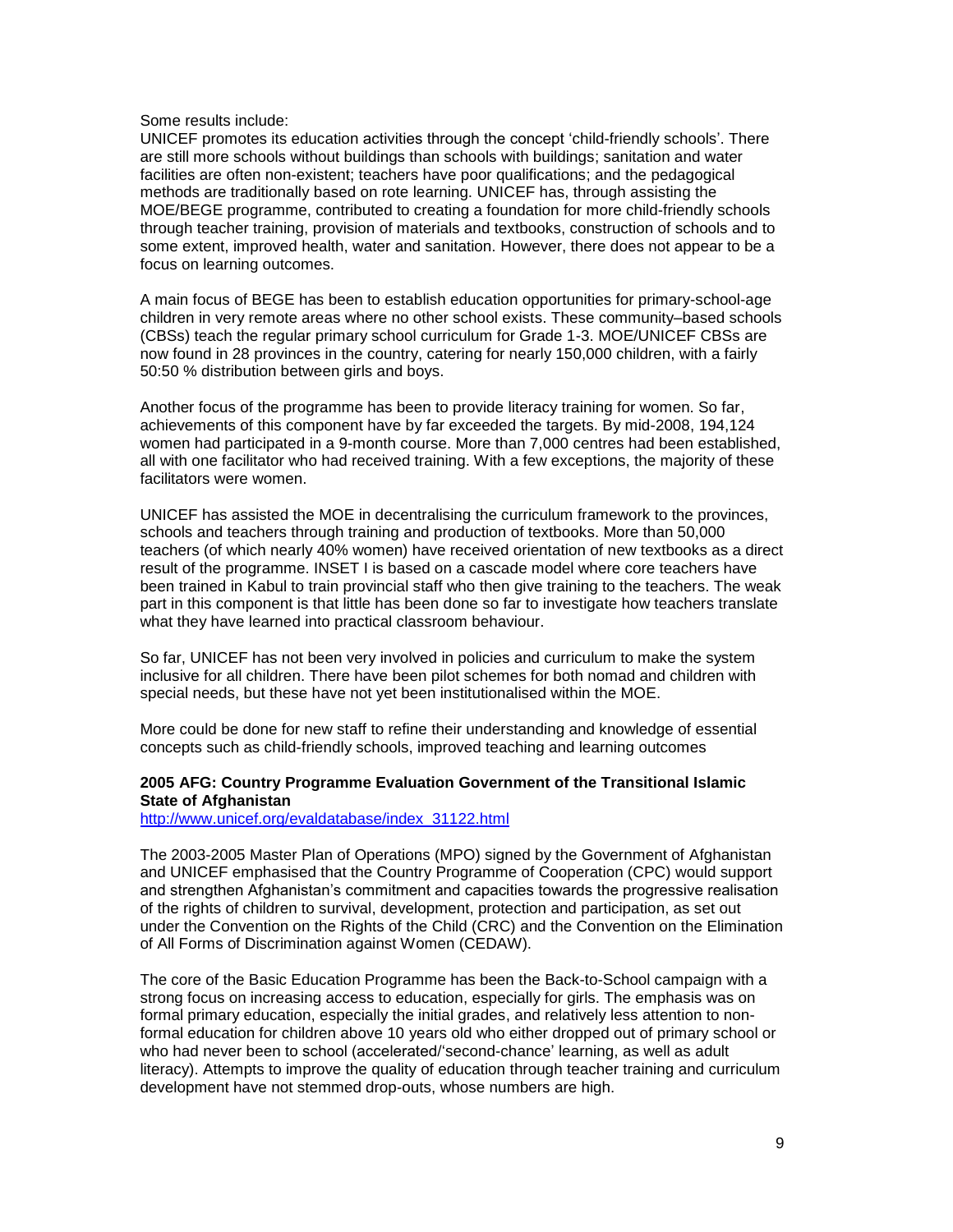The design of the programme took into account human rights (especially those of girls and women), but the programme cannot be said to be fully compliant with guidance concerning rights-based and results-oriented programming.

The greatest achievement of the programme has been the enrolment of 4.4 million children, of which 400,000 are girls. This means a tenfold increase of enrolment rates for girls. Significant achievements were also made with regards to the quality of education, e.g. through curriculum development and teacher training, and in the areas of information and policy systems.

Quantitative achievements remain fragile, as drop-out rates are high and underlying factors explaining abandonment and retention are as yet not well understood. Civil society still shows a relatively limited interest for education, especially for girls. School environments still have a long way to go to become child-friendly. There is also a need to include basic life-skills in curricula. While gender disparities have been addressed to the greatest possible extent, there has been less attention for other disparities (e.g. between regions, locations, social groups).

### **Audit of USAID/Afghanistan's Building Education Support Systems for Teachers Project**

Department of State, Office of Inspector General, Audit Report No. 5–306–10–006–P, January 29, 2010

<http://www.usaid.gov/oig/public/fy10rpts/5-306-10-006-p.pdf>

USAID/Afghanistan designed the Building Education Support Systems for Teachers Project to be implemented in 11 Afghan provinces (2006-2011). To implement the project, the mission awarded a \$73 million contract to Creative Associates International, Inc. The project works directly with the MOE to improve the quality of education. The project's two main goals are to raise the educational quality of all teachers by (1) improving teaching through teacher training, and (2) institutionalising structures and systems in the MOE that support high-quality teaching. The project emphasises developing curricula and support programmes for teachers that promise not only to improve learning outcomes for Afghan children but also to provide the basis for evaluating teaching and learning.

The project is making progress in helping to improve the quality of education – 50,600 of the target of 54,000 teachers in the 11 provinces had received in-service training for teachers already working for the MOE. However the project has not attempted to measure the extent to which teaching and learning outcomes have been improved. The project has also not yet achieved its two main goals: improving teaching through teacher training and institutionalising MOE structures and systems that support high-quality teaching.

# **Audit of USAID***/***Afghanistan's Primary Education Program**

USAID, 2005 <http://www.usaid.gov/oig/public/fy05rpts/5-306-05-005-p.pdf>

As of 2004, 3 of 10 Afghanistan Primary Education Program (APEP) activities audited, despite making significant progress, had not achieved their planned outputs. Specifically:

- $\bullet$ The printing and distribution of more than 15 million textbooks should have been completed in June 2004. However, 1.5 million textbooks were still stored in warehouses at December 31, 2004. Several factors impeded textbook distribution, including a 4-month delay in getting funding
- The APEP's accelerated learning classes were designed to quickly raise the  $\bullet$ educational levels of older students who had not attended school, and then move the students into Afghanistan's public school system at the appropriate grade level for their ages. Only 264,645 of the planned 340,000 achieved the grades.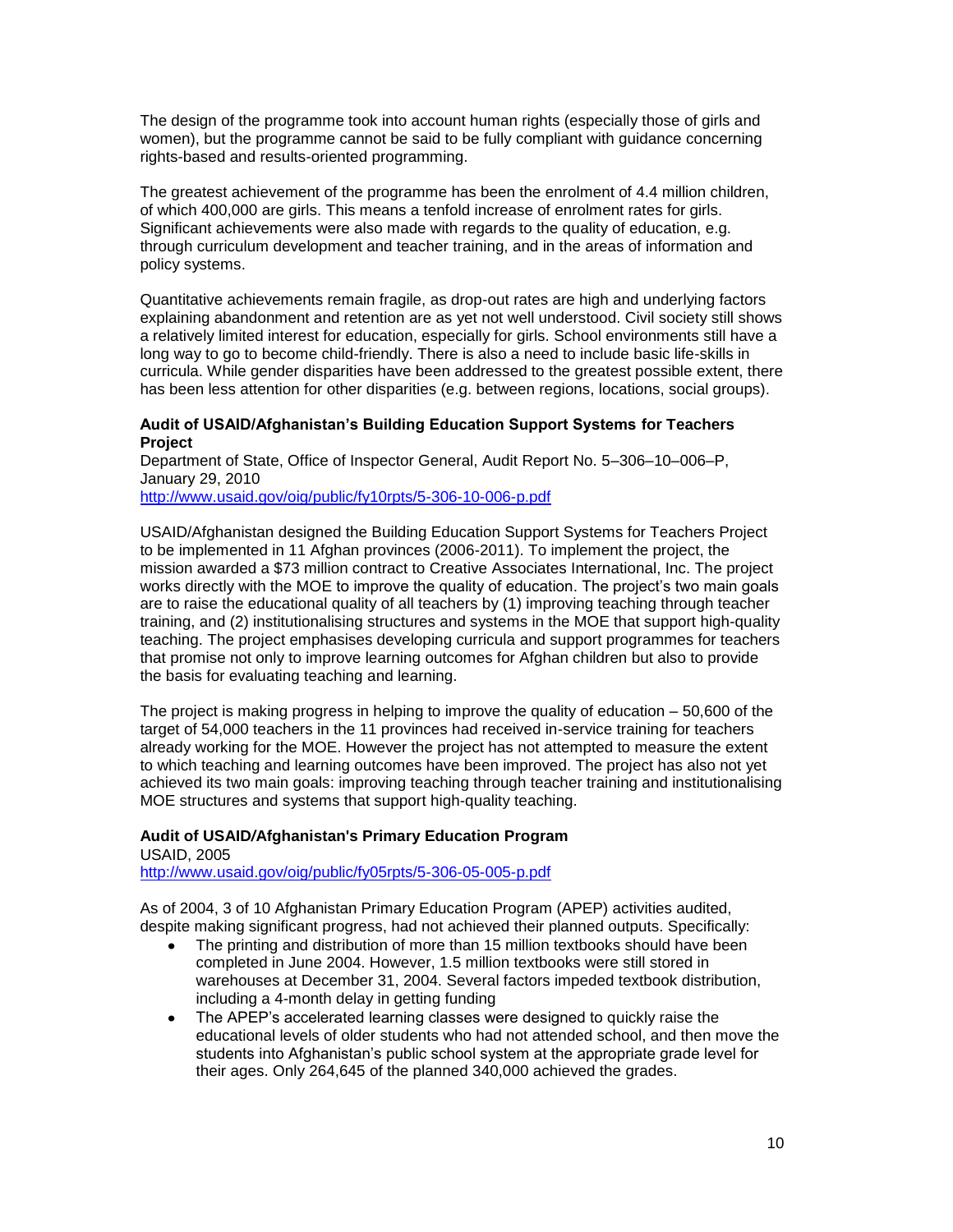119,000 (70%) of 170,000 students enrolled in accelerated learning classes were to be female. At December 31, 2004, however, female enrolment was only 94,494 or 56% of 170,000 students.

These three activities did not achieve their planned outputs for a number of reasons, including a delay in receiving funding for the APEP. Targets for student enrolment were achieved and the target number of provincial and village teachers were trained. Radio-based teacher training programmes were produced and broadcast.

#### **Education Quality Improvement Program Mid Term Review Mission Aide Memoire** Latif et al, NORAD COLLECTED REVIEWS 8/2007 <http://www.lins.no/db/pdf/AfghanistanEQIP.pdf>

The EQUIP programme became effective in July 2004 in 10 provinces and in 2006, the programme was expanded to five more provinces. The expansion was done at the request of the MOE to address issues of access and quality in the most disadvantaged areas such as Nuristan, Uruzgan and Daikundi.

Implementation progress has been good except for the teacher training component and thus the IP rating remains a moderately satisfactory. The project disbursement reached US\$16 million, most of which was achieved over the past 10 months. The disbursement is likely to speed up considerably in the next few months due to the start of all-school construction activities in the spring.

Findings of the evaluation do not include any focus on learning outcomes. However,

- Progress has been made in increasing rates of female participation notably, the dramatic increase in girls' enrolments and in the number of female teachers.
- EQUIP has been very successful in mobilising communities for establishing School Management Committees and Parent Teacher Associations under the quality grants enhancement subcomponent. Refresher programmes will be needed to deepen community understanding of quality education.

## **An important literacy programme mentioned in other texts but for which there is currently no evaluation available:**

### **Learning for Community Empowerment Program (LCEP-2): Fact sheet**  USAID, 2011

[http://afghanistan.usaid.gov/documents/document/Document/1353/LCEP\\_Fact\\_Sheet](http://afghanistan.usaid.gov/documents/document/Document/1353/LCEP_Fact_Sheet) ,

USAID's Learning for Community Empowerment Programme (LCEP-2) is a four-year project that teaches literacy in the context of lifelong learning and community economic empowerment in rural and urban settings. LCEP-2 instruction offers literacy and numeracy education, vocational and business development skills, and financial literacy through self-help savings and investment groups. LCEP-2 works in alignment with the self-help priorities of the MOE as stated in the NESP II. LCEP-2 supports capacity building at the MOE and the establishment of a National Literacy Programme (NLP). Also, technical assistance to help develop and scale up the community-based component of the NLP constitutes a key component of LCEP-2.

Activities include:

- providing five technical advisers to support the implementation of NLP
- developing an NLP framework and institutionalising systems for student assessment, literacy teacher accreditation, national teacher training and support, monitoring and evaluation, and general management and coordination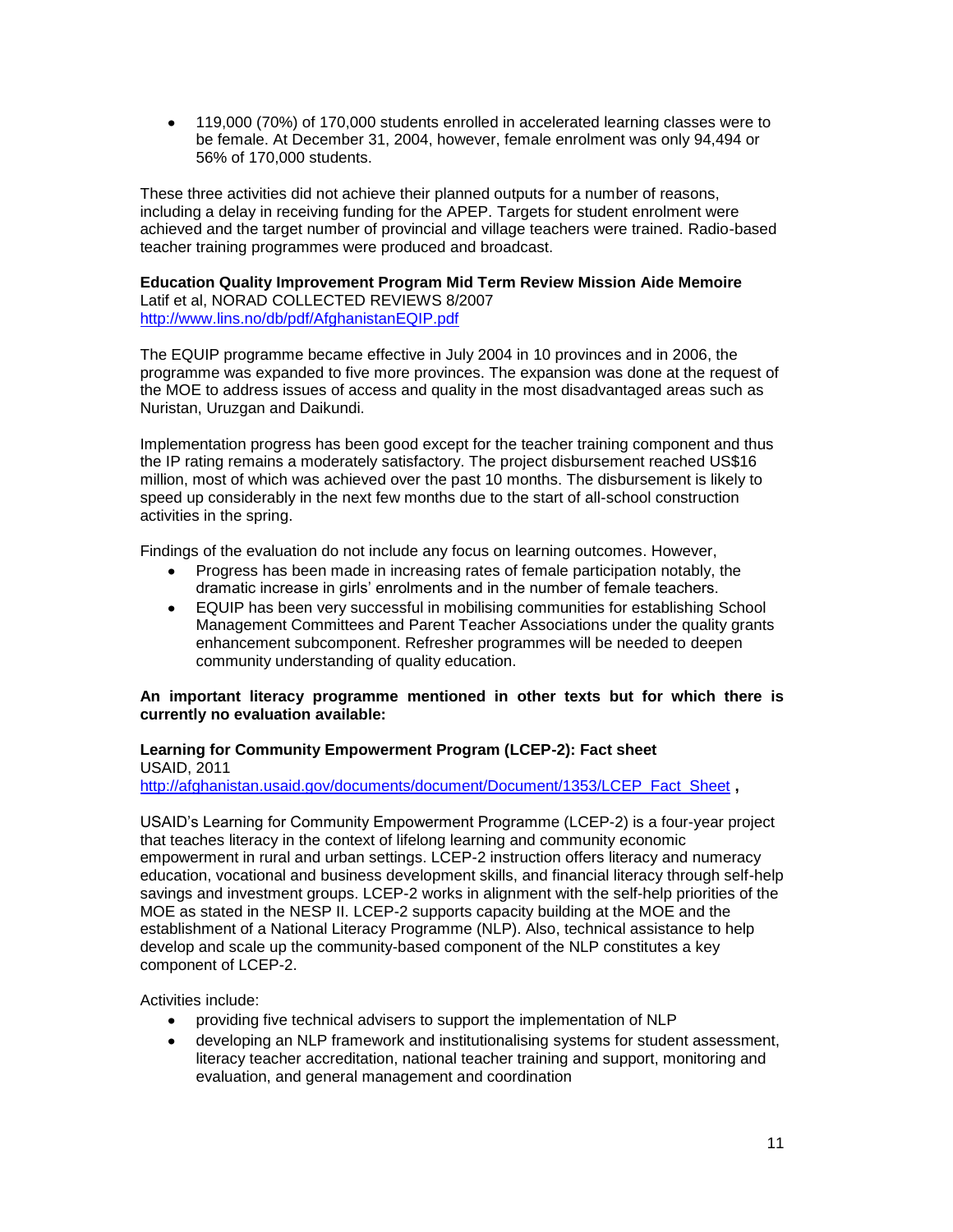- developing learning materials on topics of general interest, such as microfinance management, entrepreneurship practices, and hygiene
- establishing learning centres that provide integrated vocational skills, literacy, numeracy education, and savings and investment programs for older youth and adults (with a target of 60% women)
- conducting training programmes for self-help savings and investment groups in how to invest their savings and improve livelihoods.

Accomplishments include:

- establishing 9,234 learning centres in 20 provinces, covering 2,495 communities in 103 districts, with approximately 223,000 students enrolled
- forming 10,290 self-help savings and investment groups with total savings of about  $\bullet$ \$1 million
- developing a set of integrated literacy and productive skills materials (34 chapters)
- providing training to 20 lead trainers, 40 provincial trainers, 250 district trainers, 40  $\bullet$ productive skills assistants, and 5,000 village facilitators
- analysing the policies and resources of the MoE's Literacy Department in order to  $\bullet$ improve teacher and student certification systems.

## **5. Programme evaluations – community and home-based**

### **The Effect of Village-Based Schools: Evidence from a Randomized Controlled Trial in Afghanistan**

Dana Burde and Leigh Linden, Innovations for Poverty Action, 2010 [http://poverty-](http://poverty-action.advomatic.com/sites/default/files/119_afghanistan_village_schools_nov_10.pdf)

[action.advomatic.com/sites/default/files/119\\_afghanistan\\_village\\_schools\\_nov\\_10.pdf](http://poverty-action.advomatic.com/sites/default/files/119_afghanistan_village_schools_nov_10.pdf) 

The Partnership for Advancing Community-based Education in Afghanistan (PACE-A) is a five-year USAID-funded programme intended to expand educational opportunities to children, especially girls, in areas of Afghanistan that lack access to formal governmental schools. The PACE-A programme is designed to minimise the distance children must travel to go to school by starting schools directly in the children's villages.

Under PACE-A, the community provides the space for the school, while PACE-A provides educational materials (writing utensils, notebooks, books, and teacher materials) as well as training for teachers. Teachers receive Afghan MOE Teacher Education Program (TEP) training, in order to streamline the certification of community-based school teachers into the MOE system. Within the classrooms, students are exposed to the same government curriculum that students in public schools encounter.

The impact of school proximity on educational outcomes was evaluated by conducting a randomised evaluation of PACE-A. With a sample of 31 villages in two districts in northwest Afghanistan, 13 villages were randomly assigned to receive community-based schools a year before the schools were supplied to the entire sample. This phased-in approach allows for estimation of the one-year impacts of the community-based schools on children's school attendance and knowledge of mathematics and the local language, Dari. Test scores are evaluated using a short test covering maths and language skills, comprised of questions taken directly from Afghan government textbooks.

The presence of a community-based school increases overall enrolment in formal schools by 42 percentage points, and increases test scores by 0.5 standard deviations overall. Students attending community-based schools experience an increase in test scores of 1.2 standard deviations. Distance proves particularly important for school enrolment, with enrolment rates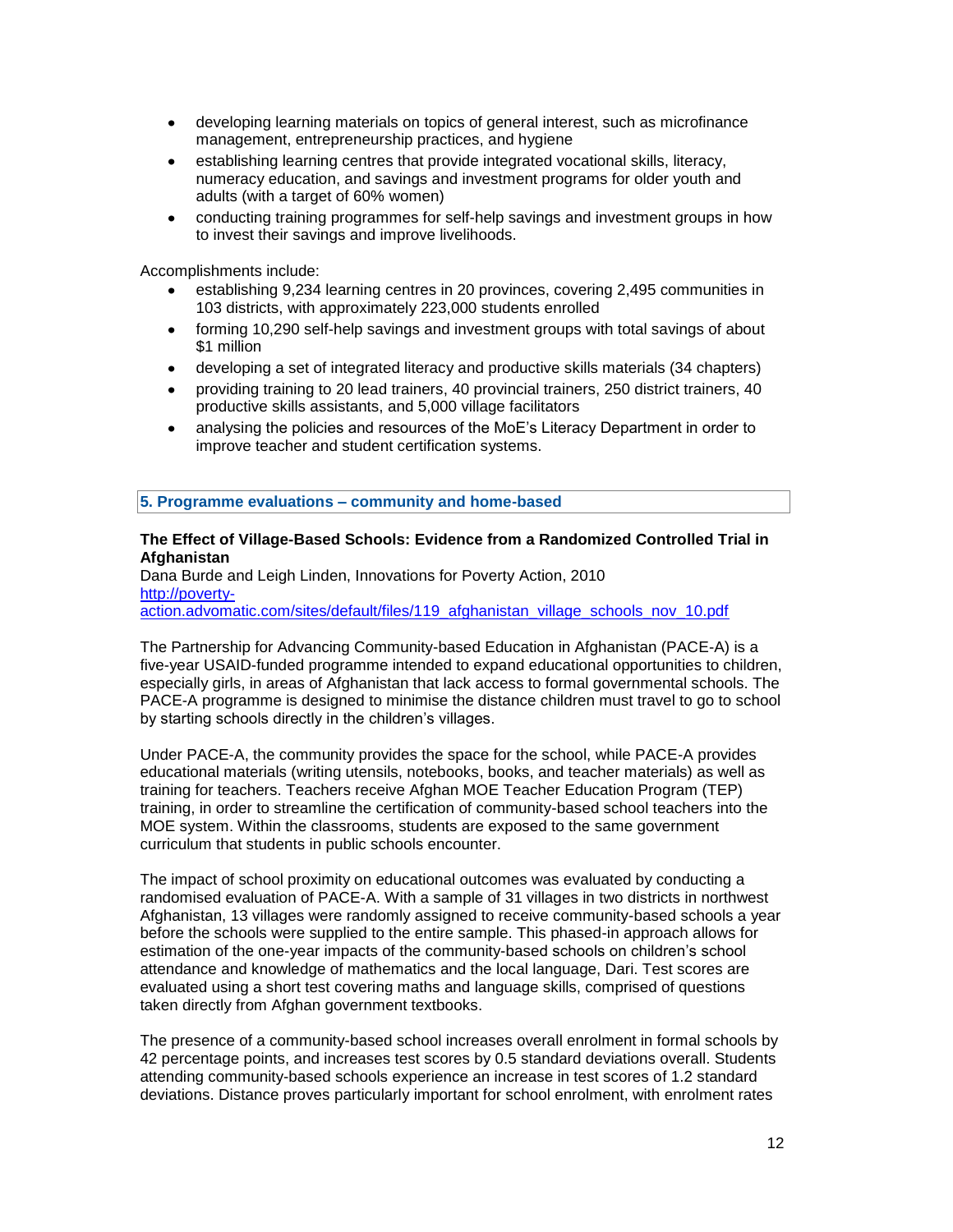falling by 15 percentage points and test scores by 0.19 standard deviations for every additional mile a child has to walk to school.

Benefits accrue disproportionately to girls. Their enrolment rates increase by 23 percentage points above those of boys and their overall average test scores increase by 0.25 standard deviations more. The test score effects on girls is the same as that for boys, implying that the larger impact on overall test scores is solely due to higher enrolment rates. Girls are also more sensitive than boys to distance. The enrolment rate for girls falls by 19 percentage points per additional mile while boys' enrolment only falls by 13 percentage points. Similarly, girls' test scores fall by 0.24 standard deviations per additional mile while boys fall by 0.15 standard deviations. The net effect of these disproportionate impacts is that in the treatment group the enrolment gap between boys and girls is almost eliminated, falling from 21 percent to 5 percent, and the test score gap is reduced by a third after only a single year.

This study shows that geographic proximity has a dramatic effect on children's academic participation and performance and has tremendous potential for reducing existing gender disparities in rural areas.

### **Active-Learning Pedagogies: Policy, Professional Development and Classroom Practices- A case study of two post-conflict contexts: Afghanistan and Somaliland - Case Study 1: Afghanistan**

Geeta Menon, USAID and Educational Quality Improvement Program, 2008 [http://pdf.usaid.gov/pdf\\_docs/PNADM719.pdf](http://pdf.usaid.gov/pdf_docs/PNADM719.pdf)

This study attempts to understand efforts made by Afghanistan and Somaliland, two postconflict contexts, in advancing active-learning pedagogy. Three primary methods were used for data collection; a review of documents, interviews and interaction with stakeholders, and classroom observations.

In both cases, international NGOs, such as the International Rescue Committee, Save the Children Alliance Partners, CARE, the Norwegian Refugee Committee, the Aga Khan Foundation and UN agencies (UNESCO and UNICEF), played significant roles in providing education during the years of conflict and early reconstruction. Most of these agencies provided education through non-formal options such as community schools or home-based schools. Literature reviews show that active-learning or child-centered methods were often part of these learning options. The teacher training undertaken by these agencies varied in content, duration and approach in both contexts.

In context of active-learning methods, there is clear evidence of child-centered methods being used by teachers, albeit only occasionally. This was observed more often amongst the community-based education (CBE) teachers of Afghanistan. The frequency of student behaviors such as narrating experiences or observations in a discussion, working in pairs, working in groups, solving problems were observed more amongst the CBE school children.

### **Final Evaluation: ABEC Afghanistan**

Frank McNerney, UMASS, 2005 [http://www.careevaluations.org/Evaluations/AFG%20-%20ABEC%20-%20Final%20-](http://www.careevaluations.org/Evaluations/AFG%20-%20ABEC%20-%20Final%20-%20Sep%2005.doc) [%20Sep%2005.doc](http://www.careevaluations.org/Evaluations/AFG%20-%20ABEC%20-%20Final%20-%20Sep%2005.doc)

In 2002, four NGOs based in the USA and an American higher education institution formed the Afghanistan Basic Education Consortium (ABEC) in response to a request from the Asian Development Bank (ADB) and the Afghan MOE for a programme to pilot gender-sensitive, community-based basic education in Afghanistan. The focus of the two-year project was to increase access and quality for under-served groups, particularly girls, and to test innovative approaches to improving education access and quality. Project implementation began in January 2004 in Paktika, Panshir, Paktya, and Faryab provinces. At the beginning of July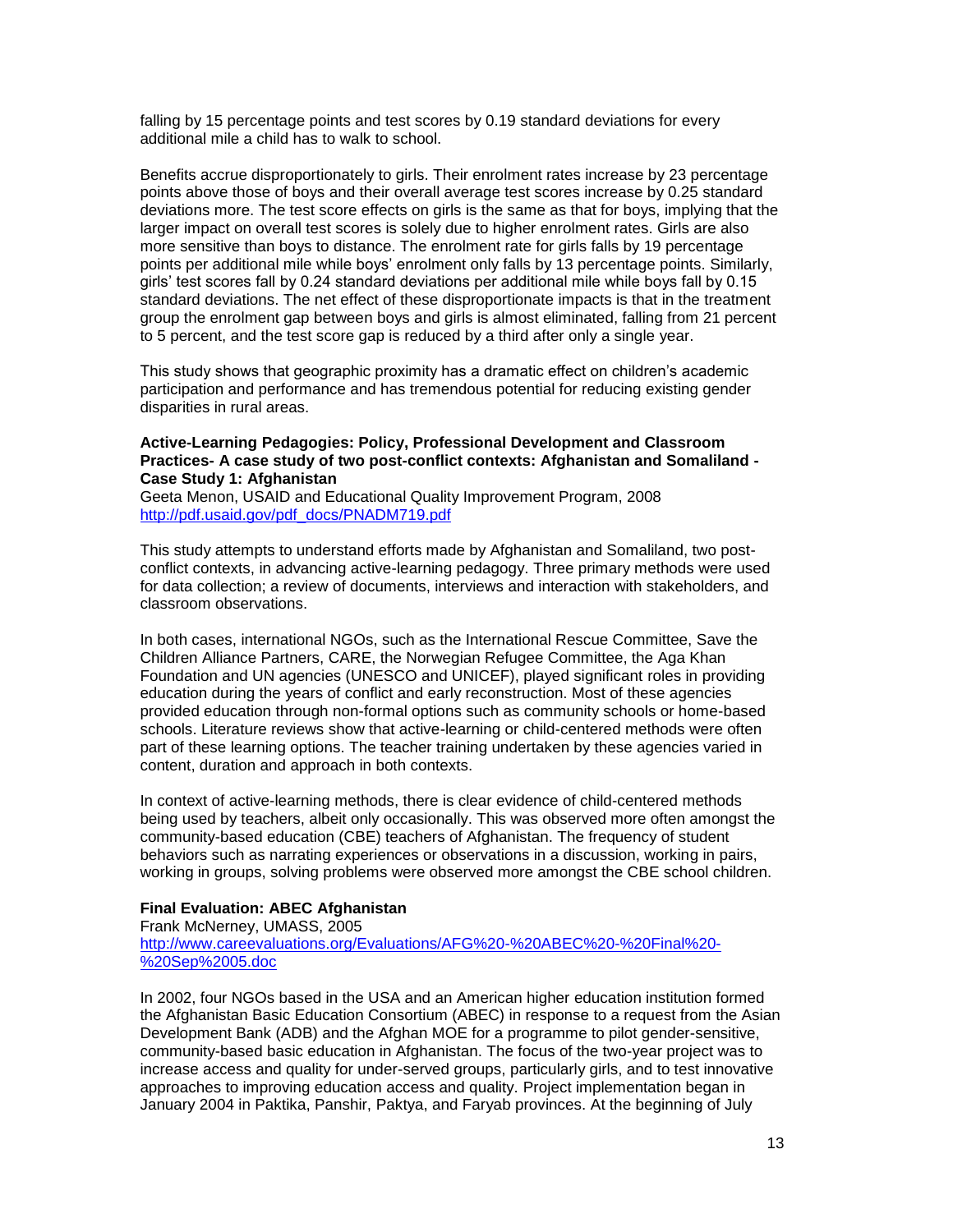2004, project implementation was extended to four more provinces: Ghazni, Kapisa, Nangarhar, and Saripul.

- Community participation in basic education was inferred by the establishment of a village education committee (VEC) and the number of meetings held. In three out of four provinces that the data collectors visited, almost every village had an active VEC.
- Overall, the respondents were very happy to have a new or refurbished school in their community, with almost no complaints concerning the quality or design of the buildings. There were no direct questions in the surveys about the significance of community-government partnership for school construction/rehabilitation regarding increased student (or girl) enrolment or community ownership of the schools.
- Teachers reported that they had attended some kind of workshops, such as those on  $\bullet$ teaching methodology, social development and gender issues, ranging from 5 to 40 days in length in the same time frame. The workshops boosted the teachers' morale, indicated by their expressed confidence in their students' interest in learning, and their belief that students were learning well.
- All the teachers reported that their students were more interested in learning than in  $\bullet$ the past and were doing well in reading and writing. The teachers attributed this to their upgraded professional practice in teaching. However, based on the data collectors' learning assessment of 126 out of 131 student participants, the results did not show a strong correlation between teacher-reported students' learning and the data collectors' assessment of the students' learning, although the descriptions for the scores and on what basis the data collectors' scored the participants are not known.
- The limitations of the procedure-oriented classroom observation checklist failed to provide information on the teachers' ‗professional' expertise relevant to promoting students' learning. The student survey did not give space for students' comments on their teachers' teaching or their learning.
- Although the data did not explicitly show increased girl enrolment or attendance, there was a significant change in attitude in the communities towards education of girls over the age of twelve, with almost every community stating that girls over twelve should go to school.

## **Meeting EFA: Reaching the Underserved through Complementary Models of Effective Schooling. Working Paper**

Destefano et al., USAID and Educational Quality Improvement Program, 2007 <http://www.equip123.net/docs/e2-CompModelsEffectiveSchooling-Book.pdf>

### This paper features two relevant case studies:

### **1. Meeting EFA: Afghanistan Home-Based Schools (EQUIP2 Case Study)**.

Kirk and Winthrop, Washington, D.C.: Educational Quality Improvement Program 2 (EQUIP2), Academy for Educational Development (AED), 2006

This case study examines the model and outcomes of the home-based schooling programme developed and implemented by the International Rescue Committee (IRC) in four provinces: Kabul, Paktia, Logar, and Nangarhar. (The programme has subsequently expanded to cover certain districts in Herat province, western Afghanistan).

The home-based classrooms are either single-sex or mixed and are located in teachers' homes, compounds, or community spaces such as mosques. Classes last 3.25 hours a day, six days a week. Curriculum is determined by the students' level of learning—usually Grade 1—and the teacher and students graduate to the next level each year. If necessary, additional classes are started in subsequent years for new students. Materials and teacher training and supervision are provided by the IRC while the community members commit to supporting the teachers, sometimes with in-kind compensation such as food.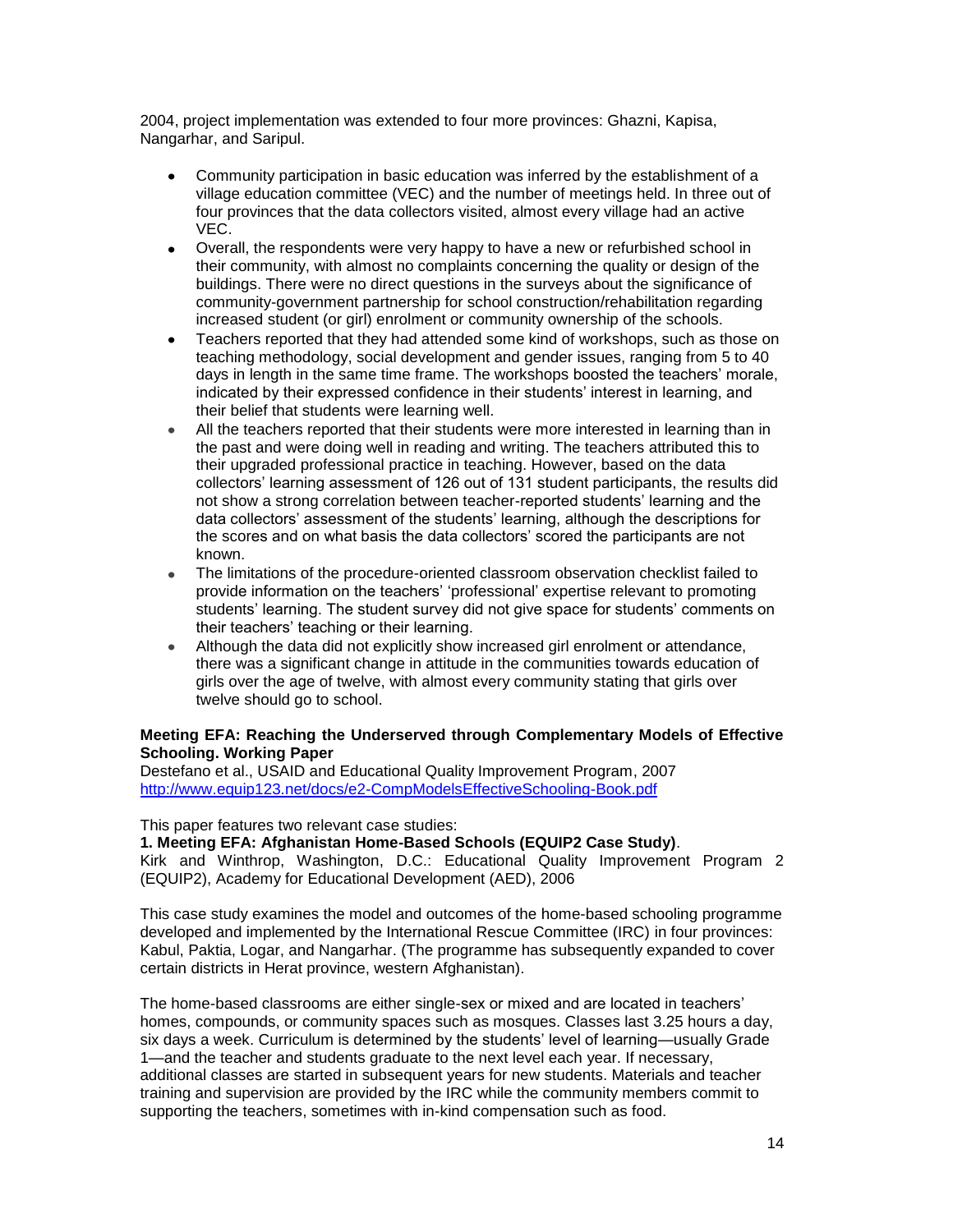- $\bullet$ From 2000 to its peak in 2003, the programme enrolled over 14,000 students, 58% of whom were girls. Because students have been able to transfer into public schools starting in 2004, enrolment in home-based schools has dropped, especially among boys. As a result, in 2005, home-based schools enrolled 5,800 students, 70% of whom were girls.
- Home-based schools' capacity to absorb demand left unmet by public schools varies.
- Statistics from the IRC programme show that dropout is generally not an issue in home-based schools. Attendance is high, and students tend to persist with impressive levels of commitment and enthusiasm.
- Kabul and Logar have estimated survival rates above those of formal public schools, especially for girls. Paktia's survival rates are very low. However, low survival rates in the home-based schools were expected because this is the region where integration has been most successful. No data are currently available on student performance in public schools.
- The fact that home-based students transfer to and integrate into formal public schools is a positive outcome for the IRC programme. Unfortunately, statistics showing how many students continue through to sixth grade after integration are not available. 80% or more of the students in home-based schools in Nangarhar and Paktia provinces in 2004 integrated into public schools in 2005. The percentage of integrated students is much lower in Kabul and Logar provinces.
- Home-based schools follow MOE student assessment policies. All students in each  $\bullet$ grade are assessed every three months using tests developed, administered, and graded by their teachers. Home-based teachers receive guidance, training (and feedback) on how to design assessments in seminars provided by IRC.
- The data available indicate between 90 and 99% of students receive satisfactory grades in all provinces each year. For example, in December 2003, 98.5% of homebased school students passed year-end exams. Passing rates are difficult to compare across different regions because exams are not standardised. However, because teachers receive the same training and practice test questions, it can be assumed that most students who receive a passing grade in home-based schools adequately understand most grade-appropriate material.
- Qualitative evaluations of student performance in home-based schools support the high pass rates students are obtaining on the in-class assessments. Teachers in home-based schools report that their students are learning and performing to a standard they would expect for their grade levels. IRC staff report that graduates from home-based schools are able to pass the entrance exams to enter higher grades in public schools. Research finds that teachers in public schools that have integrated home-based students are also impressed with the abilities of those students.
- While home-based schools vary across provinces, average student-teacher ratios are always dramatically less than in public schools.
- Home-based schools make a significant contribution to student wellbeing and child protection.
- In December 2003, approximately 99% of home-based school students passed yearend exams. With such a high pass rate, the cost per learning outcome for a primary completer is \$134.

# **2. Meeting EFA: Afghanistan Community Schools (EQUIP2 Case Study)**

Balwanz, David, Washington D.C.: Educational Quality Improvement Program 2 (EQUIP2), Academy for Educational Development (AED), 2006

Since the mid-1990s, a small number of NGOs have promoted community and home-based schools as approaches to expanding access to primary education. These schools are usually based in homes or mosques, hire local teachers, and receive supervision and financing from Village Education Committees (VECs) with the help of NGO partners. CARE Afghanistan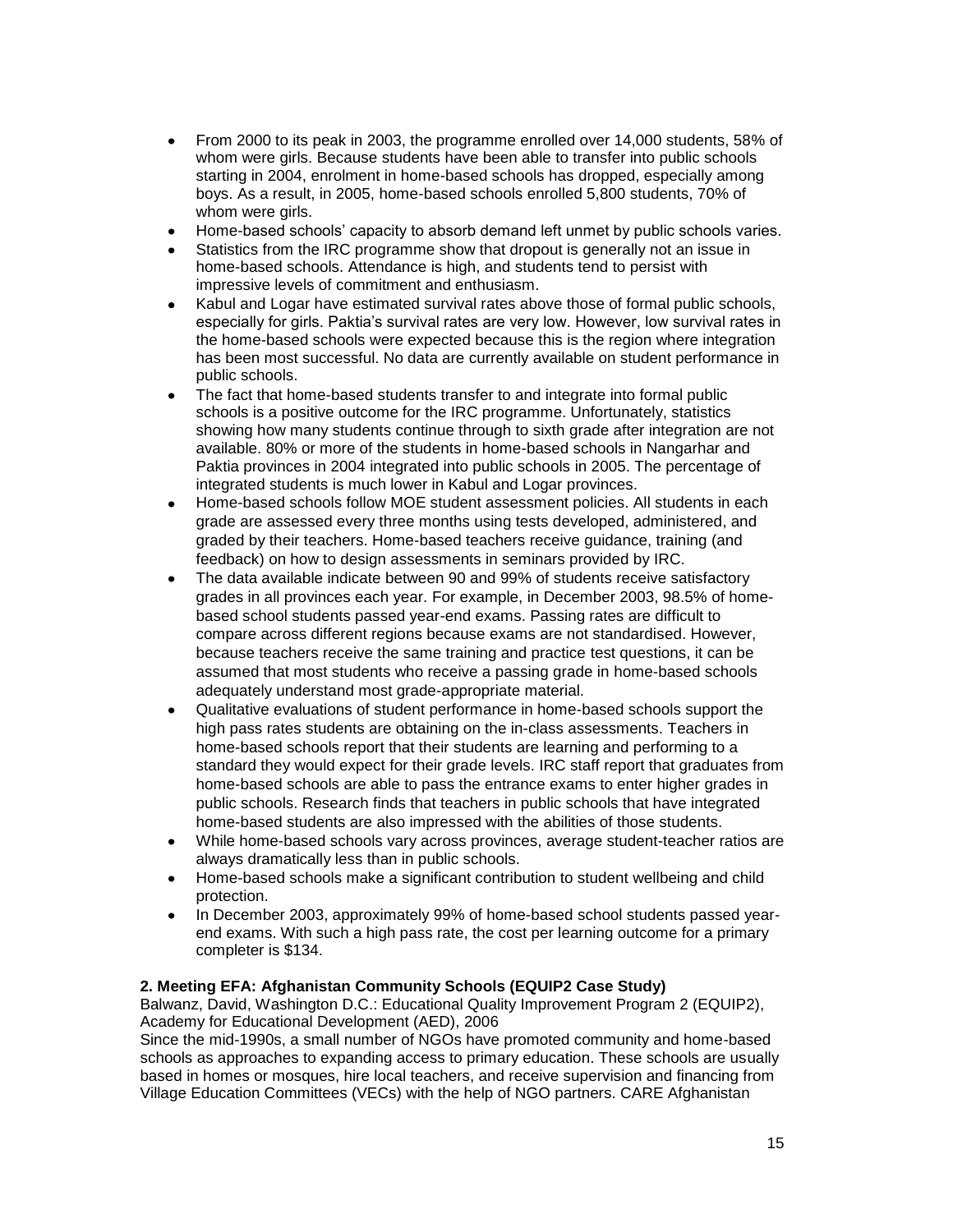launched its first small pilot education access programme in Khost province in 1994. The initiative has evolved into the Community Organized Primary Education (COPE) programme and by 2003 was operating in 479 schools in nine provinces. The goal of the COPE programme is to reach underserved regions and populations with quality, communitymanaged education opportunities. Since the Afghan MOE has re-emerged as the dominant force in the education sector, CARE has shifted programme design to integrate COPE schools and students into the government-controlled public school system.

- In 1998, COPE schools enrolled 4,411participants in three provinces. In 2003, COPE  $\bullet$ schools enrolled 45,514participants in nine provinces.
- From 1998 to 2003, female enrolment as a percentage of total enrolment in COPE schools increased from 34 to 55%. In 2003, COPE schools in Khost and Logar accounted for 37 and 33%, respectively, of all girls in primary schools.
- Schools' locations are chosen specifically to reduce the impact of distance as a  $\bullet$ barrier to access. CARE requires that there be no other schools within three kilometres of a new school location.
- COPE schools have exhibited dramatically higher survival rates (50% to Grade 6) and lower drop-out rates (8%) than the public school system.
- Graduations rates were more difficult to calculate because of transfers to public schools. However, COPE records show that 531 of the 783 students graduating from COPE schools in 2003 (68%) continued on to secondary school.
- COPE schools follow the same curriculum and formal examination schedule as public schools. Students are tested in math and literacy using teacher-designed exams. COPE staff provide teachers with training in test administration and design in order to help teachers adequately measure student competency and comprehension. In recent years, COPE staff has started to provide in-service teacher training on the basic competencies framework. Even so, standards for the assessment of student proficiency in basic competencies were not a feature of government- or NGO-led primary schools in 2003.
- The range of pass rates between boys and girls and across grades over the period 2000-2003 is consistently above 91%. However, since exams vary from teacher to teacher, exam results alone do not provide sufficient data to assess student proficiency in numeracy and literacy.
- COPE schools' significant investment in teaching and learning materials likely supported the classroom learning environment. From 2000 to 2003, COPE provided 173,000 textbooks and teacher guides to COPE schools and provided 1.4 million pieces of stationery. Additionally, continuous assessment, high levels of studentteacher contact time, and the positive learning environment of COPE schools might have contributed to consistently strong test results.
- Phase-Out Strategy: The strategy laid out a plan for the incremental integration of  $\bullet$ COPE schools into the public school system. Over time, all COPE schools will be fully handed over to government management and integrated into the public system. No documentation definitively states whether the integrated schools include the features previously considered critical to COPE schools' success.
- In December 2003, 94% of COPE students passed their year-end exams, making the cost per learning outcome just over \$40.

## **SCF/US, Home-based Girls' Schools in Balochistan Refugee Villages: A Strategy Study, Pakistan**

Andrea B. Rugh, Save the Children USA Pakistan / Afghanistan Field Office, 2000 <http://www.forcedmigration.org/psychosocial/inventory/pwg005/pwg005.pdf>

This report summarises the result of an internal evaluation conducted over a three week period of the Home-Based Girls' Schools (HBGS) project run by Save the Children USA in Balochistan (a province in Pakistan). The overall conclusion reached is that the HBGS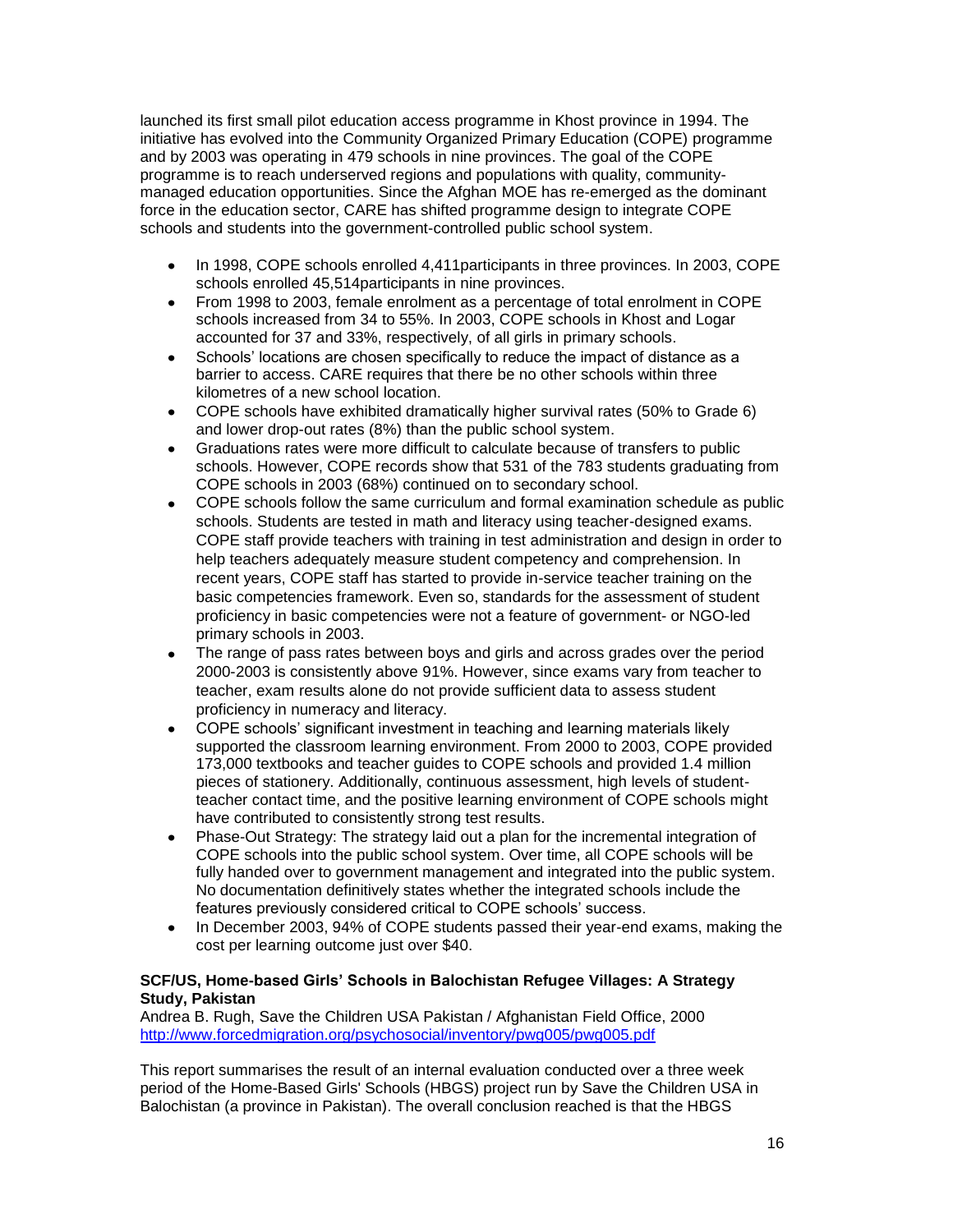provides accessible and appropriate opportunities for Afghan girls who would not otherwise be able to obtain an education. The HBGS programme is an excellent programme overall. It provides accessible and appropriate opportunities for Afghan girls who would not otherwise be able to obtain an education. Girls are learning to read and write with comprehension, and are capable of doing many math problems to the level that should be expected. There is a uniformity of the positive learning environment that reflects well on the monitoring and supervision systems of Field Officers and on the direction of their Programme Managers, as well as the dedicated teachers and students who are most directly involved.

However, existing tests to select teachers and to assess student learning set low expectations and are poor instruments for improving programme quality. GTZ materials have been successful in supporting good learning results but are difficult for new teachers to use without considerable training. The University of Nebraska at Omaha materials are weak and force reliance on rote learning methods. Children depend too much on teacher direction. The weakest parts of the programme are those that require explanation of concepts, independent learning and application of skills. Supervision and training focus on teacher behaviours rather than learning outcomes. Because of the physical distances from Quetta and between refugee villages, SC/US staff can only be expected to provide minimal instructional support.

The study recommends that teacher-training programmes should not only focus on teacher competencies, but also assess the learning achievements of students. This ideology promotes the idea that if a student is learning, then the teacher must be teaching in a way that suits the students. A clear set of guidelines for 'good' teachers is therefore not possible. A teacher should instead evaluate their performance on how well their students understand what they are being taught. Student learning achievements however cannot always be measured by how well they do in the exams the teacher sets. SC/US found that many teachers in fact always gave very good or good results for all students, rather than identifying where a student may be having difficulty and trying to overcome this.

#### **[Review of the former Soviet embassy compound IDP camp: psychosocial](http://www.eldis.org/go/home&id=27011&type=Document) support [activities,](http://www.eldis.org/go/home&id=27011&type=Document) Kabul Afghanistan**

L. Arnston / United Nations [UN] Children's Fund, 2001 <http://www.forcedmigration.org/psychosocial/inventory/pwg003/>

The psychosocial support activities were funded by UNICEF and implemented by Save the Children/US. This report is a retrospective review of approximately 14 months of psychosocial support activities that began in October 1999 in the Kabul camp for internallydisplaced persons (IDPs) in the former Soviet Union embassy compound. In January and February of 2001, household survey and focus group data were collected, transcribed, and translated for this review.

The psychosocial support activities aimed to involve the IDP community in improving the sense of security, regularity, and order in the lives of children, youth, mothers/care-givers, and families housed in the camp, and in this way reinforce the psychosocial wellbeing of children to mitigate the effects of war and its aftermath. A significant part of this restoration of normality involved re-creating social networks, safe places to play, and the self-competency that comes with valued roles, skills, and choice. The educational opportunities and structured daily activities provided in the IDP camp aimed to promote a nurturing and stable environment for children and youth and encouraged healthy physical, emotional, social, and cognitive development of children.

Due to their displacement, subsequent absence of traditional agricultural activities, and the restrictions and close watch imposed by Taliban authorities, male youth in particular needed something to occupy their free time and build their sense of self-esteem and engagement in the community. Perhaps the most vulnerable population in the camp, when it comes to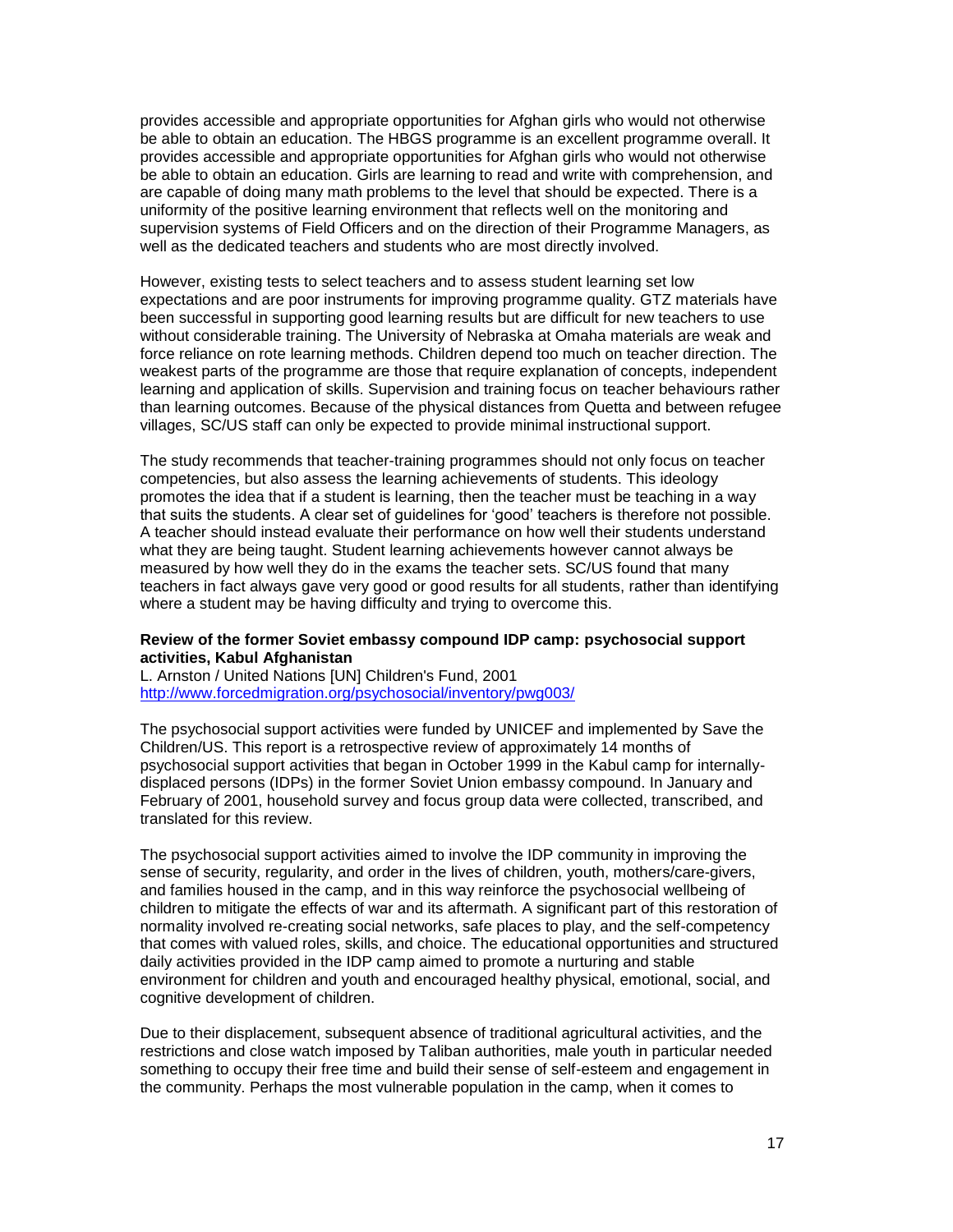feeling isolated and hopeless, would be pre-adolescent and adolescent girls because of restrictions to their mobility in addition to the new socio-political environment.

The activities initiated in response to these needs included:

- formal education in language, math, and religion for boys and girls of school age  $\bullet$
- home-based vocational activities for older (pre-adolescent and adolescent) girls
- home visits aimed at providing knowledge about child health care for women with  $\bullet$ children under five years of age
- playgrounds for different age groups  $\bullet$
- sports grounds for older boys
- facilitation of a youth sports committee

Overall, the psychosocial support programme was successful in that it provided opportunities for building resiliency, a sense of self-esteem and competency, and skills among IDP children, youth, mothers/care-givers, and families in the Kabul camp. This review of the psychosocial support programme was able to identify progress toward: building social support networks, especially for mothers and adolescent girls; increasing access to health information and services; increasing educational opportunities for primary school-age children; and encouraging a positive outlook toward the future.

### **Assessment of CCF's Emergency Entry Program into Afghanistan: It's Impact on Child Well-Being and Protection**

Dr. Leslie Snider and Carl Triplehorn for Christian Children's Fund (CCF), April 2003 [http://reliefweb.int/sites/reliefweb.int/files/resources/AEE6B74580699E2B4925759400066977](http://reliefweb.int/sites/reliefweb.int/files/resources/AEE6B74580699E2B4925759400066977-Full_Report.pdf) [-Full\\_Report.pdf](http://reliefweb.int/sites/reliefweb.int/files/resources/AEE6B74580699E2B4925759400066977-Full_Report.pdf)

The main focus of CCF's emergency response programme in Afghanistan was the rapid implementation and scale-up of child protection and psychosocial support. From CCF's entry into Afghanistan in December 2001, child-centred spaces (CCS) were initiated for more than 12,000 children over a wide geographic area within 3 months of programme operations. Permanent staff continued the scale up and refinement of programmes, so that within 6 months of operations, more than 21,000 children, youth and adults were benefiting from CCS and literacy activities. The programme promoted the children's psychosocial recovery by providing children with daily structured formal and non-formal educational activities and support in a physically safe environment.

Impacts:

- Both community members and CCS teachers underscored the importance of CCS activities in re-socialising children to the norms and values of peaceful Afghan society.
- Wide implementation of CCS activities in the north-eastern provinces improved access to education for children, providing many with their first opportunity to attend school. Incorporation of formal and informal education in CCSs provided a framework for educational approaches to children's development including art, sports, cultural values, health and hygiene, in addition to math, reading and writing. Literacy classes provided educational opportunities to youth, including young women, and to adults, providing them skills to improve their home life, livelihood and care of their children. CCSs prepared both children and teachers for re-entering the school environment.
- Training of teachers for CCS and literacy courses raised their capacity through new skills in teaching methodologies and lesson planning, gave them confidence to return to teaching and re-enter the workforce, and sensitised them to the holistic needs of children in fostering their healthy development. CCS teachers were able to carry knowledge about children's psychosocial, hygiene and recovery needs both to their own homes and to their work in formal schools when they re-opened.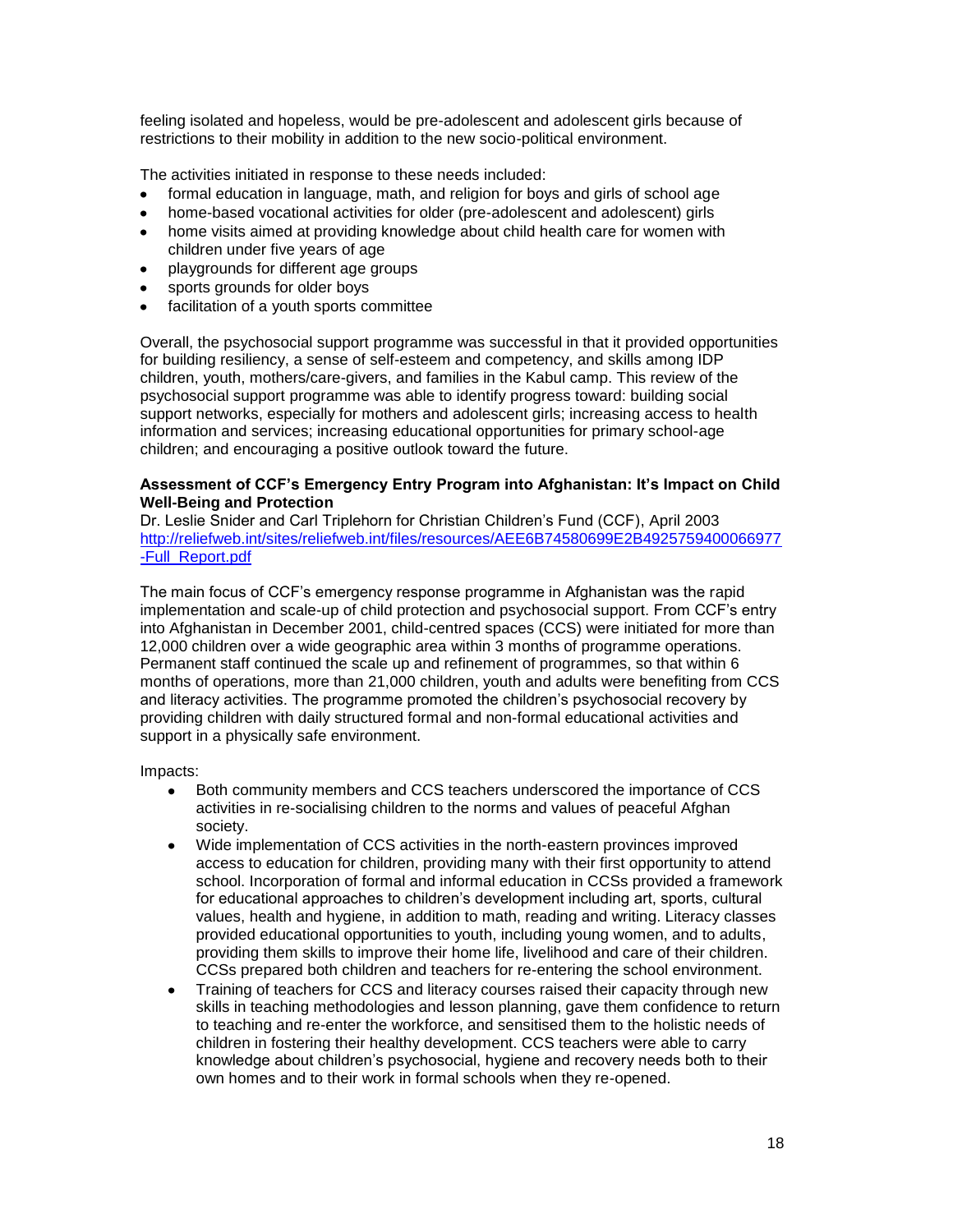- CCF programmes also significantly supported the building of the local, formal school system through material distribution, teacher training and ongoing supervision, school rehabilitation and cooperation with the MOE in primary school and adult literacy curricula development.
- CCF enabled the transition to formal schooling in their communities, ensuring that their programmes did not compete with the opening of government schools, and enhanced the formal school system.
- The CCS programmes engaged the communities around the needs of their children, and communities actively assisted the identification and preparation of CCS spaces for school activities.

## **Adult Literacy Education and Human Rights: A View from Afghanistan**

[Andersen, Susan M.;](http://eric.ed.gov/ERICWebPortal/search/simpleSearch.jsp;jsessionid=ym2NIbUdpOCbKTYQ8JVspg__.ericsrv003?_pageLabel=ERICSearchResult&_urlType=action&newSearch=true&ERICExtSearch_SearchType_0=au&ERICExtSearch_SearchValue_0=%22Andersen+Susan+M.%22) [Kooij, Christina S.](http://eric.ed.gov/ERICWebPortal/search/simpleSearch.jsp;jsessionid=ym2NIbUdpOCbKTYQ8JVspg__.ericsrv003?_pageLabel=ERICSearchResult&_urlType=action&newSearch=true&ERICExtSearch_SearchType_0=au&ERICExtSearch_SearchValue_0=%22Kooij+Christina+S.%22)**,** Globalisation, Societies and Education, v5 n3 p315- 331 Nov 2007

[http://reliefweb.int/sites/reliefweb.int/files/resources/AEE6B74580699E2B4925759400066977](http://reliefweb.int/sites/reliefweb.int/files/resources/AEE6B74580699E2B4925759400066977-Full_Report.pdf) [-Full\\_Report.pdf](http://reliefweb.int/sites/reliefweb.int/files/resources/AEE6B74580699E2B4925759400066977-Full_Report.pdf)

The organisation administering the programme, the Roqia Center for Women's Rights, Studies and Education, is an officially registered civil society organisation in Kabul, Afghanistan. It has no relation to the Afghan government and is partnered with a US nonprofit organisation Kabultec (http://www.Kabultec.org). The joint mission of both is 'to assist the cause of women as an integral part of the country's democratization and reconstruction', through work in three divisions: women's rights, women's studies and women's education.

Their adult literacy programme places men and women, as well as various ethnicities, together in the same classroom as couples, using principles that social psychological research has shown can reduce inter-group tension and interpersonal discord. The study is based on interviews with the married couples taking part in this programme. They learnt to support each other's learning, and to treat each other with respect and kindness in spite of differences. They felt their newfound literacy skills had changed their daily lives, their view of themselves and their relationships with spouse, family and community, even nation.

### **6. Additional information**

### **Author**

This query response was prepared by **Emma Bell, Independent Consultant** 

### **Contributors**

Morten Sigsgaard, International Institute for Educational Planning (IIEP)-UNESCO Alan Rogers, Visiting Professor, University of East Anglia Helen Adadzi, World Bank/FTI (Fast Track Initiative) Akanksha Marphatia, Action Aid Rebecca Winthrop, Senior Fellow and Director, Center for Universal Education, The Brookings Institution